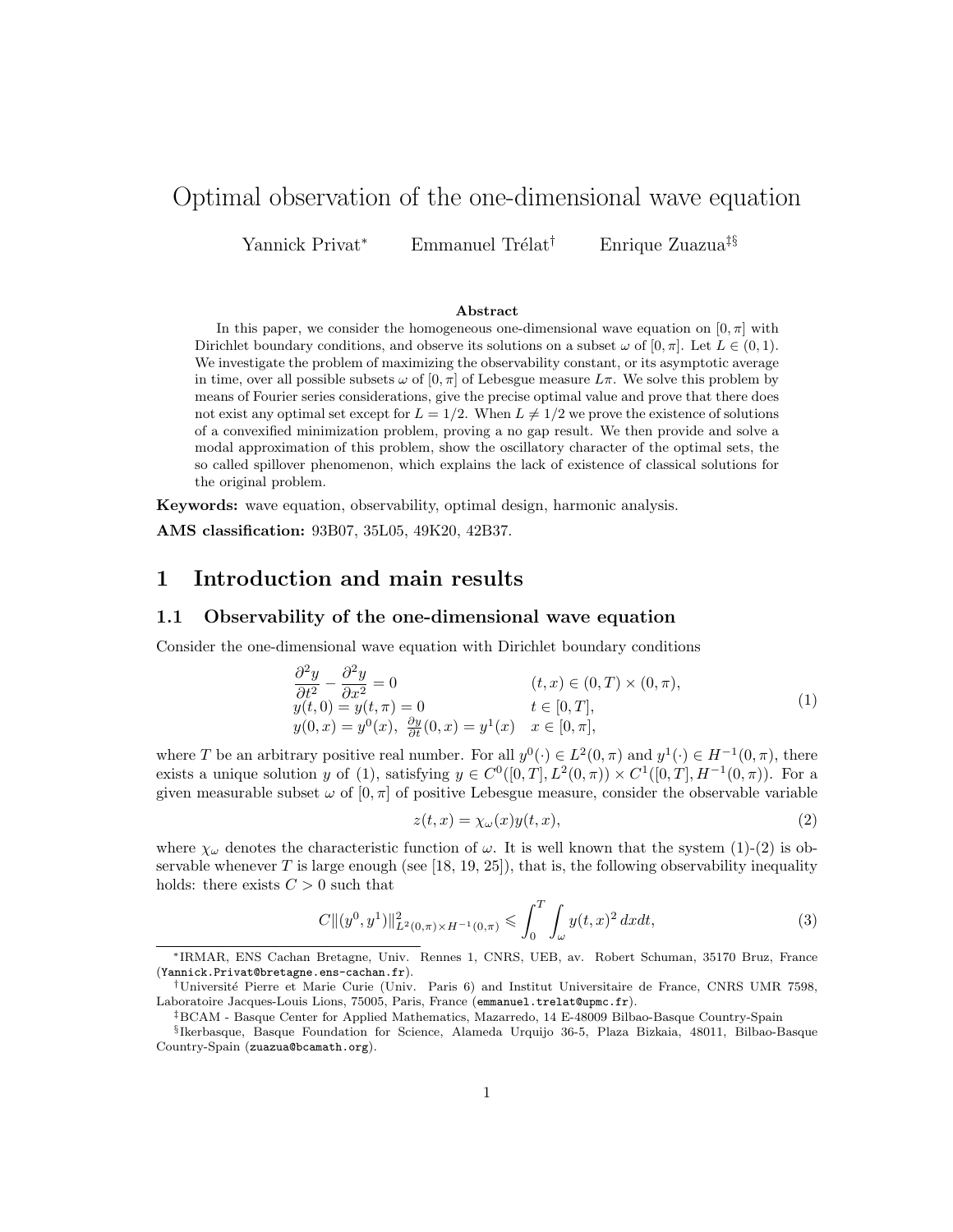for every solution of (1) and all  $y^0(\cdot) \in L^2(0, \pi)$  and  $y^1(\cdot) \in H^{-1}(0, \pi)$ . We denote by  $C_T(\chi_{\omega})$  the largest observability constant in the above inequality, that is

$$
C_T(\chi_{\omega}) = \inf \left\{ \frac{G_T(\chi_{\omega})}{\| (y^0, y^1) \|_{L^2(0, \pi) \times H^{-1}(0, \pi)}^2} \; \left| \; (y^0, y^1) \in L^2(0, \pi) \times H^{-1}(0, \pi) \setminus \{ (0, 0) \} \right. \right\} \tag{4}
$$

where

$$
G_T(\chi_\omega) = \int_0^T \int_0^\pi z(t, x)^2 dx dt = \int_0^T \int_\omega y(t, x)^2 dx dt.
$$
 (5)

Note that, for every subset  $\omega$  of  $[0, \pi]$  of positive measure, the observability inequality (3) is satisfied for every  $T \geq 2\pi$ . However  $2\pi$  is not the smallest possible time for a specific choice of  $\omega$ . For example, if  $\omega$  is a subinterval of  $[0, \pi]$ , a propagation argument along the characteristics shows that the smallest such time is  $2 \operatorname{diam}((0, \pi) \setminus \omega)$ .

In this article we are interested in the problem of maximizing the observability features of (1)- (2), in a sense to be made precise, over all possible measurable subsets of  $[0, \pi]$  of given measure. The measure of the subsets has of course to be fixed, otherwise the best possible observation consists of taking  $\omega = [0, \pi]$ . Hence, throughout the article, we consider an arbitrary real number  $L \in (0, 1)$ , and consider the class of all measurable subsets  $\omega$  of  $[0, \pi]$  of Lebesgue measure  $|\omega| = L\pi$ . We can now be more precise. We investigate the problem of maximizing either the observability constant  $C_T(\omega)$ , for  $T > 0$  fixed, or its asymptotic average in time

$$
\lim_{T \to +\infty} \frac{C_T(\chi_\omega)}{T}
$$

,

over all measurable subsets  $\omega$  of  $[0, \pi]$  of Lebesgue measure  $|\omega| = L\pi$ , and of determining the optimal set  $\omega$  whenever it exists. Using Fourier expansions, this question is settled more precisely in Section 1.2.

The article is structured as follows. Section 1.2 is devoted to writing the above problem in terms of Fourier series and providing a more explicit criterion adapted to our analysis. The main results are gathered in Section 1.3. In particular, we define and completely solve a convexified version of this problem, underline a generic non existence result with respect to the values of the measure constraint  $L$ , and then investigate a truncated shape optimization problem. The proofs are gathered in Sections 2 and 3. Further comments are provided in Section 4.

### 1.2 Fourier expansion representation of the functional  $G_T$

In this section, using series expansions in a Hilbertian basis of  $L^2(0, \pi)$ , our objective is to write the functional  $G_T$  defined by (5) in a more suitable way for our mathematical analysis. For all initial data  $(y^0, y^1) \in L^2(0, \pi) \times H^{-1}(0, \pi)$ , the solution  $y \in C^0(0, T; L^2(0, \pi)) \cap C^1(0, T; H^{-1}(0, \pi))$  of (1) can be expanded as

$$
y(t,x) = \sum_{j=1}^{+\infty} (a_j \cos(jt) + b_j \sin(jt)) \sin(jx),
$$
 (6)

where the sequences  $(a_j)_{j\in\mathbb{N}^*}$  and  $(b_j)_{j\in\mathbb{N}^*}$  belong to  $\ell^2(\mathbb{R})$  and are determined in function of the initial data  $(y^0, y^1)$  by

$$
a_j = \frac{2}{\pi} \int_0^{\pi} y^0(x) \sin(jx) \, dx, \quad b_j = \frac{2}{j\pi} \int_0^{\pi} y^1(x) \sin(jx) \, dx,\tag{7}
$$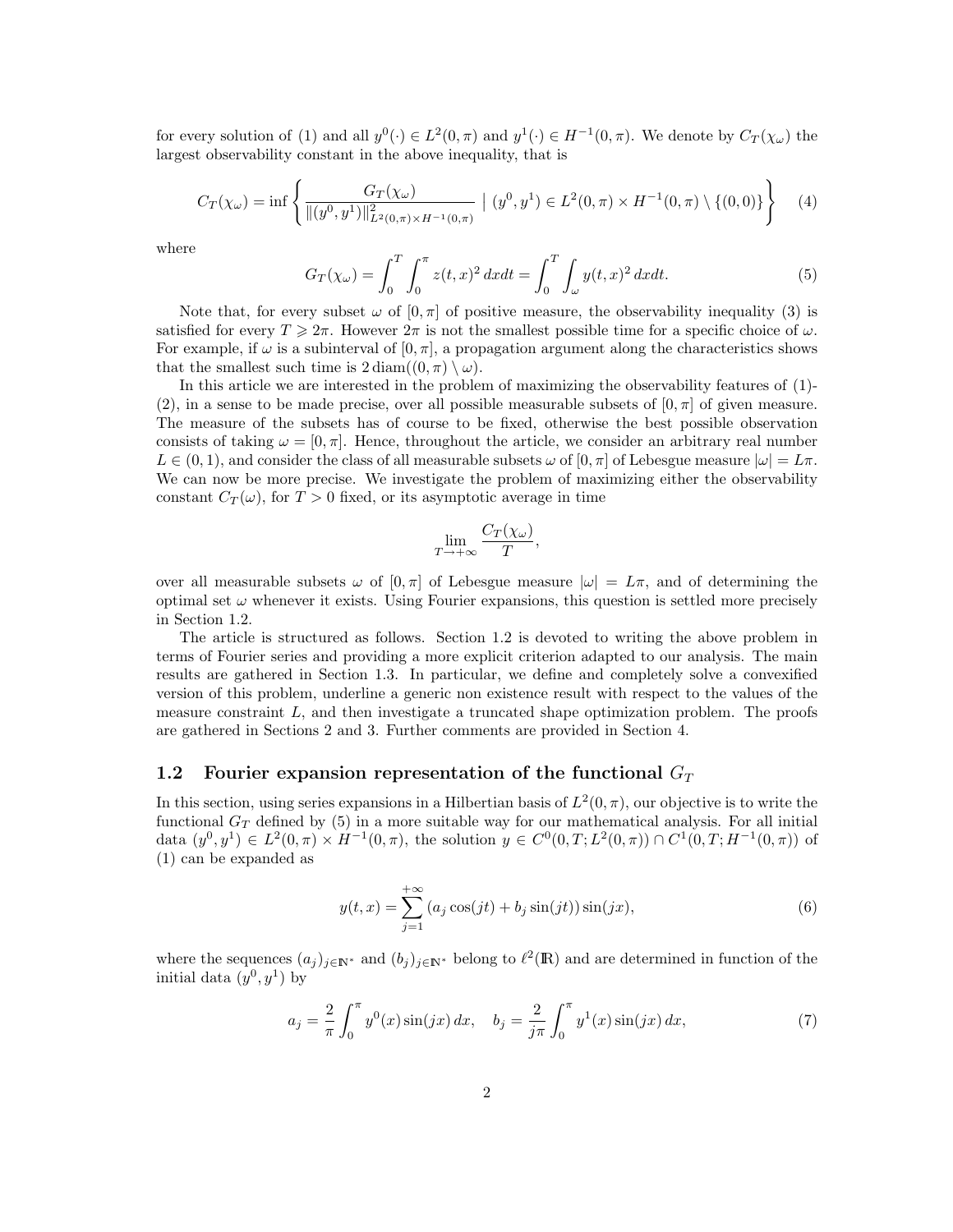for every  $j \in \mathbb{N}^*$ . By the way, note that

$$
\|(y^0, y^1)\|_{L^2 \times H^{-1}}^2 = \frac{\pi}{2} \sum_{j=1}^{+\infty} (a_j^2 + b_j^2).
$$
 (8)

Let  $\omega$  be an arbitrary measurable subset of  $[0, \pi]$ . Plugging (6) into (5) leads to

$$
G_T(\chi_{\omega}) = \int_0^T \int_{\omega} \left( \sum_{j=1}^{+\infty} (a_j \cos(jt) + b_j \sin(jt)) \sin(jx) \right)^2 dx dt
$$
  
= 
$$
\sum_{i,j=1}^{+\infty} \alpha_{ij} \int_{\omega} \sin(ix) \sin(jx) dx
$$
 (9)

where

$$
\alpha_{ij} = \int_0^T (a_i \cos(it) + b_i \sin(it)) (a_j \cos(jt) + b_j \sin(jt)) dt,
$$
\n(10)

for all  $\alpha_{ij}$ ,  $(i, j) \in (\mathbb{N}^*)^2$ . More precisely, we have

$$
\alpha_{ij} = a_i a_j \left( \frac{\sin(i+j)T}{2(i+j)} + \frac{\sin(i-j)T}{2(i-j)} \right) + a_i b_j \left( \frac{1 - \cos(i+j)T}{2(i+j)} - \frac{1 - \cos(i-j)T}{2(i-j)} \right) + a_j b_i \left( \frac{1 - \cos(i+j)T}{2(i+j)} + \frac{1 - \cos(i-j)T}{2(i-j)} \right) + b_i b_j \left( -\frac{\sin(i+j)T}{2(i+j)} + \frac{\sin(i-j)T}{2(i-j)} \right)
$$
(11)

whenever  $i \neq j$ , and

$$
\alpha_{jj} = a_j^2 \left( \frac{T}{2} + \frac{\sin 2jT}{4j} \right) + a_j b_j \left( \frac{1 - \cos 2jT}{2j} \right) + b_j^2 \left( \frac{T}{2} - \frac{\sin 2jT}{4j} \right) \tag{12}
$$

whenever  $i = j$ .

**Remark 1.** The case where the time T is a multiple of  $2\pi$  is particular because in that case all nondiagonal terms are zero. Indeed, if  $T = 2p\pi$  with  $p \in \mathbb{N}^*$ , then  $\alpha_{ij} = 0$  whenever  $i \neq j$ , and

$$
\alpha_{jj} = p\pi (a_j^2 + b_j^2),\tag{13}
$$

for all  $(i, j) \in (\mathbb{N}^*)^2$ , and therefore

$$
G_{2p\pi}(\chi_{\omega}) = p\pi \sum_{j=1}^{+\infty} (a_j^2 + b_j^2) \int_{\omega} \sin^2(jx) \, dx. \tag{14}
$$

Hence in that case the functional  $G_{2p\pi}$  does not involve any crossed terms.

For general values of  $T > 0$ , note that there holds obviously

$$
G_{2\pi\left[\frac{T}{2\pi}\right]}(\chi_\omega)\leqslant G_T(\chi_\omega)\leqslant G_{2\pi\left(\left[\frac{T}{2\pi}\right]+1\right)}(\chi_\omega),
$$

where the bracket notation stands for the integer floor. Then it follows from Remark 1 that

$$
\pi \left[ \frac{T}{2\pi} \right] \sum_{j=1}^{+\infty} (a_j^2 + b_j^2) \int_{\omega} \sin^2(jx) \, dx \leqslant G_T(\chi_{\omega}) \leqslant \pi \left( \left[ \frac{T}{2\pi} \right] + 1 \right) \sum_{j=1}^{+\infty} (a_j^2 + b_j^2) \int_{\omega} \sin^2(jx) \, dx.
$$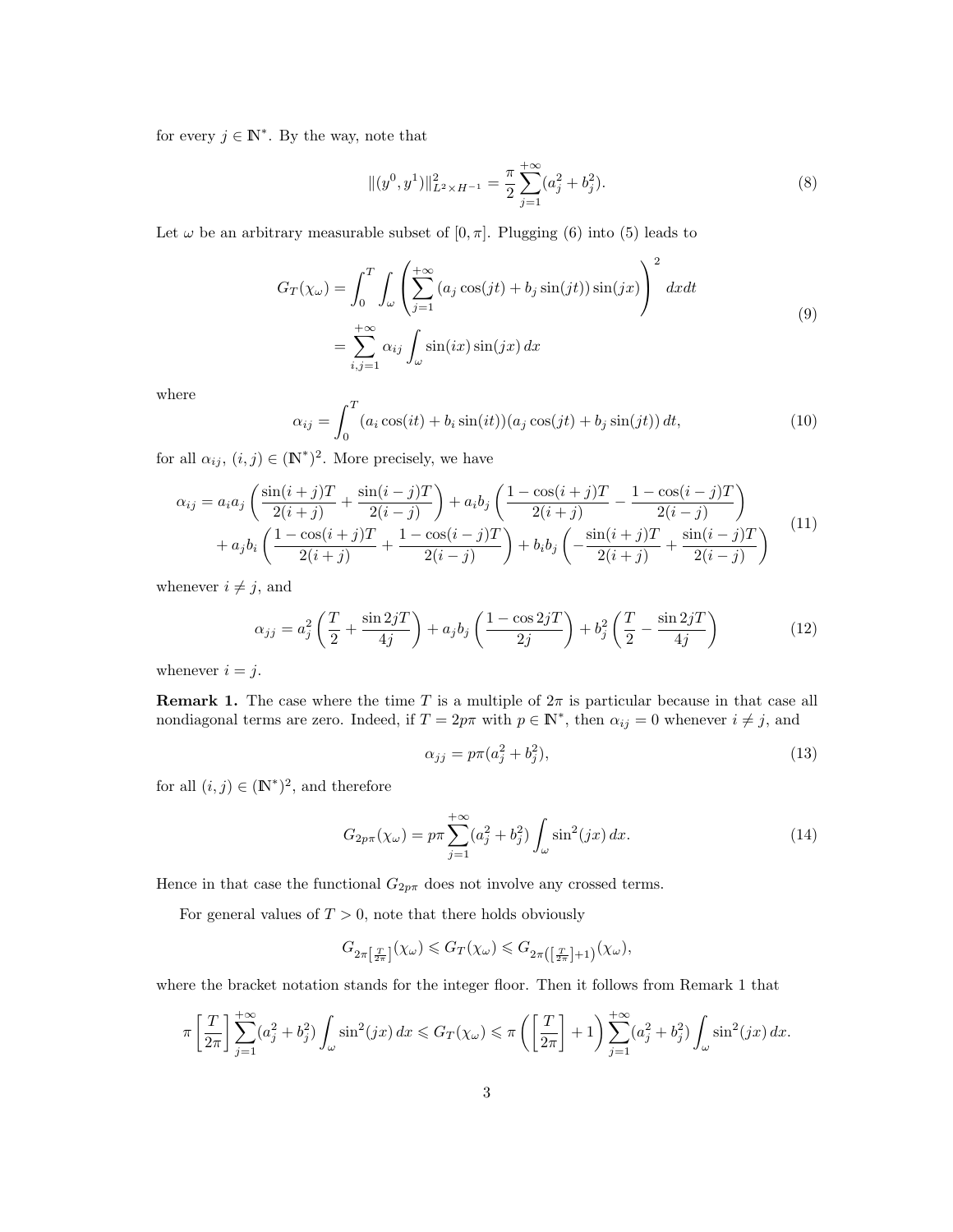Using (8), it follows immediately that

$$
2\left[\frac{T}{2\pi}\right]J(\chi_{\omega})\leqslant C_T(\chi_{\omega})\leqslant 2\left(\left[\frac{T}{2\pi}\right]+1\right)J(\chi_{\omega}),\tag{15}
$$

where

$$
J(\chi_{\omega}) = \inf \left\{ \sum_{j=1}^{+\infty} (a_j^2 + b_j^2) \int_{\omega} \sin^2(jx) \, dx \mid (a_j)_{j \geq 1}, (b_j)_{j \geq 1} \in \ell^2(\mathbb{R}), \sum_{j=1}^{+\infty} (a_j^2 + b_j^2) = 1 \right\}.
$$

Clearly, there holds

$$
J(\chi_{\omega}) = \inf_{j \in \mathbb{N}^*} \int_{\omega} \sin^2(jx) \, dx. \tag{16}
$$

Moreover, dividing (15) by T and making T tend to  $+\infty$ , one gets the following result.

**Lemma 1.** For every  $\chi_{\omega} \in \mathcal{U}_L$ , one has

$$
\lim_{T \to +\infty} \frac{C_T(\chi_\omega)}{T} = \frac{1}{\pi} J(\chi_\omega).
$$

Furthermore, in the case where  $T = 2p\pi$  with  $p \in \mathbb{N}^*$ , investigated in Remark 1, using (8) and (14) one gets that  $C_{2p\pi}(\chi_{\omega}) = 2pJ(\chi_{\omega}).$ 

Therefore, the problem of maximizing  $C_T(\chi_{\omega})$  in the case where T is a multiple of  $2\pi$  and the problem of maximizing  $\lim_{T \to +\infty}$  $\frac{C_T(\chi_\omega)}{T}$  over all subsets  $\omega$  of  $[0, \pi]$  of measure  $L\pi$  is equivalent to the problem of maximizing the functional J defined by (16) over this class of sets. In the sequel we will actually focus on this problem:

Maximize

$$
J(\chi_{\omega}) = \inf_{j \in \mathbb{N}^*} \int_{\omega} \sin^2(jx) \, dx \tag{17}
$$

over all possible subsets  $\omega$  of  $[0, \pi]$  of Lebesgue measure  $L\pi$ .

Remark 2. It is not difficult to prove that

$$
0 < \frac{L\pi - \sin(L\pi)}{2} \leqslant J(\chi_{\omega}) \leqslant \frac{L\pi + \sin(L\pi)}{2},
$$

for every  $L \in (0,1)$  and every subset  $\omega$  of Lebesgue measure  $L\pi$ .

**Remark 3.** According to the above considerations, in the case where  $T = 2p\pi$  with  $p \in \mathbb{N}^*$ , the maximal value of the observability constant over all subsets of  $[0, \pi]$  of measure  $L\pi$  is

$$
2p \sup_{\substack{\omega \subset [0,\pi] \\ |\omega| = L\pi}} \inf_{j \in \mathbb{N}^*} \int_{\omega} \sin^2(jx) \, dx.
$$

Remark 4. We stress that the optimization problem (17), consisting of maximizing the asymptotic observability constant, does not depend on the initial data. If we fix some initial data  $(y^0, y^1) \in$  $L^2(0, \pi) \times H^{-1}(0, \pi)$  and some observability time  $T \geq 2\pi$ , we can investigate the problem of maximizing the functional  $G_T(\chi_\omega)$  defined by (5) over all possible subsets  $\omega$  of  $[0, \pi]$  of measure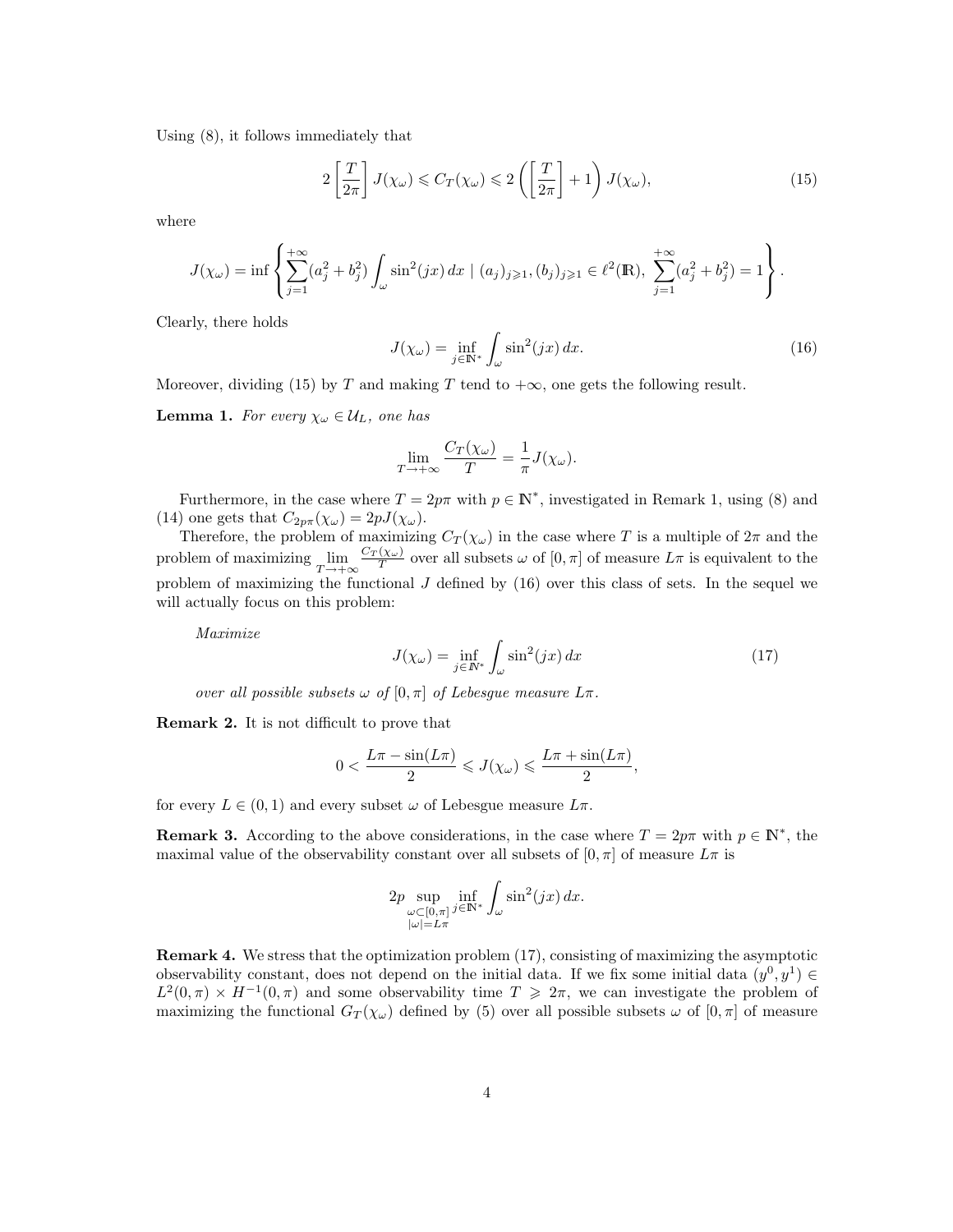equal to  $L\pi$ . According to the expression (9), there exists at least an optimal set  $\omega$  which can be characterized in terms of a level set of the function

$$
\varphi(x) = \sum_{i,j=1}^{+\infty} \alpha_{ij} \sin(ix) \sin(jx),
$$

and of course  $\omega$  depends on the initial data  $(y^0, y^1)$ . It is interesting to investigate the regularity of this kind of optimal set in function of the regularity of the initial data. This study is made in details in [24]. Nevertheless this problem is of little practical interest since it depends on the initial data.

Another interesting problem that can be investigated is the one of maximizing the  $L^2$ -norm of the worst observation among a given finite set  $C$  of initial data, in other words, maximize

$$
\inf \left\{ \frac{G_T(\chi_\omega)}{\|(y^0, y^1)\|_{L^2 \times H^{-1}}^2} \mid (y^0, y^1) \in \mathcal{C} \right\} \tag{18}
$$

over all possible subsets  $\omega$  of  $[0, \pi]$  of Lebesgue measure  $L\pi$ . Note that the problem (24) investigated further is of this kind.

### 1.3 Main results

We define  $\mathcal{U}_L$  by

$$
\mathcal{U}_L = \{ \chi_\omega \mid \omega \text{ is a measurable subset of } [0, \pi] \text{ of measure } |\omega| = L\pi \}. \tag{19}
$$

**Theorem 1.** For every  $L \in (0,1)$ , there holds

$$
\sup_{\chi_{\omega}\in\mathcal{U}_{L}}\inf_{j\in\mathbb{N}^{*}}\int_{\omega}\sin^{2}(jx)\,dx=\frac{L\pi}{2},\tag{20}
$$

and the supremum is reached if and only if  $L = 1/2$ . Moreover, if  $L = 1/2$  then the problem (17) has an infinite number of solutions, consisting of all measurable subsets  $\omega \subset [0, \pi]$  of measure  $\pi/2$ such that  $\omega$  and its symmetric set  $\omega' = \pi - \omega$  are disjoint and complementary in [0,  $\pi$ ].

We have the following corollary for the observability maximization problems.

Corollary 1. There holds

$$
\sup_{\omega \in \mathcal{U}_L} \lim_{T \to +\infty} \frac{C_T(\chi_{\omega})}{T} = \frac{L}{2},
$$

and for every  $p \in \mathbb{N}^*$ ,

$$
\sup_{\omega \in \mathcal{U}_L} C_{2p\pi}(\chi_\omega) = pL\pi = \frac{LT}{2}.
$$

Moreover, an optimal set exists if and only if  $L = 1/2$ , and in that case all optimal sets are given by Theorem 1.

**Remark 5.** The case where T is not an integer multiple of  $2\pi$  is open, and is commented in Section 4.3 hereafter.

**Remark 6.** It follows from this result that if  $L \neq 1/2$  then the optimization problem (17) does not have any solution. We mention that this result generalizes [8, Lemma 3.1] where the non-existence was proved within the class of subsets of  $[0, \pi]$  of measure  $L\pi$  and that are unions of a finite number of subintervals; their result does however not cover the case of more general subsets of  $[0, \pi]$ , for instance unions of an infinite number of subintervals (like Cantor sets), and does not make precise the optimal value (20).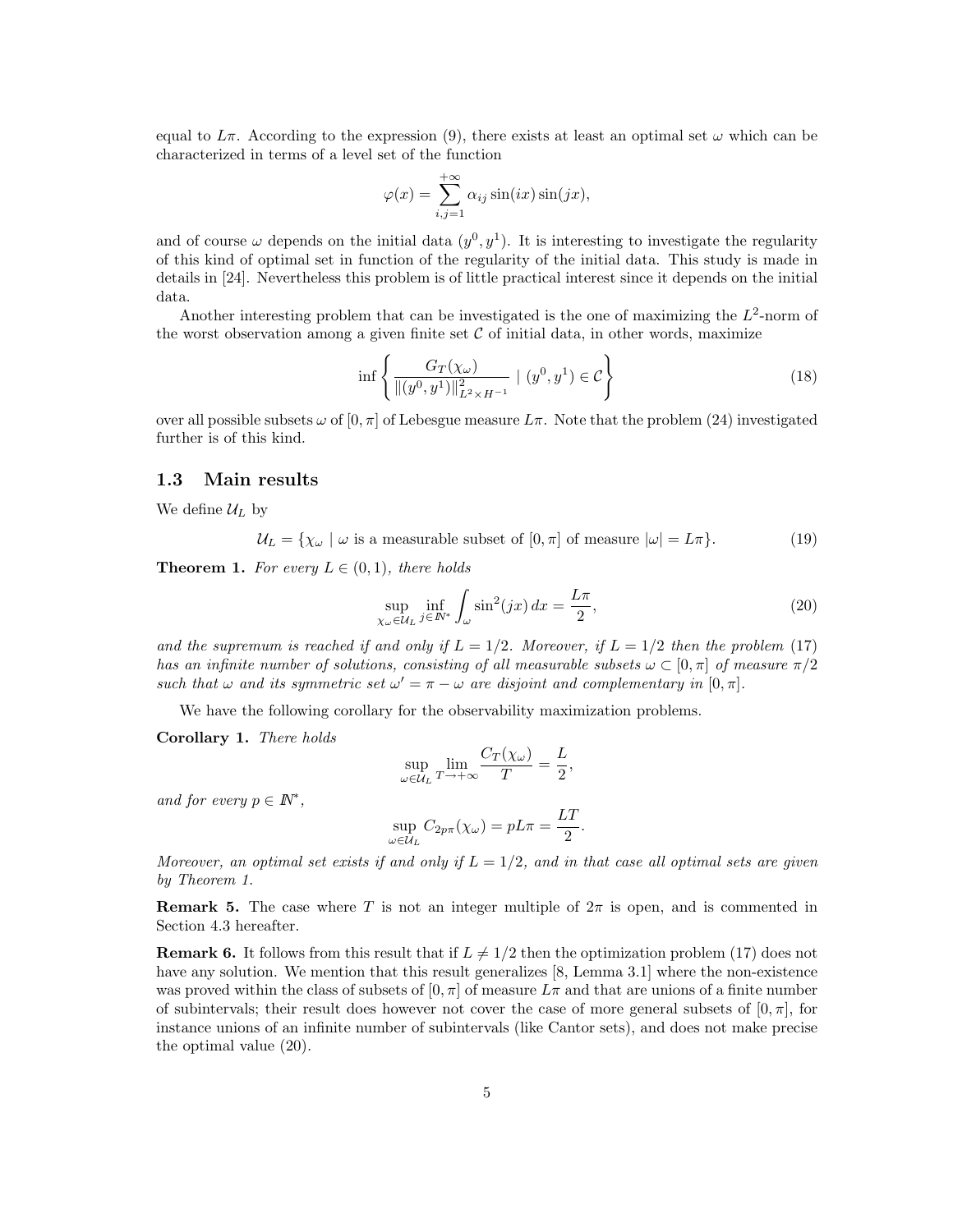To overcome this non-existence result, it is usual in shape optimization problems to consider convexified formulations permitting to derive existence results (see e.g. [2]). Here, the convex closure of  $U_L$  for the weak star topology of  $L^{\infty}$  is the set

$$
\overline{\mathcal{U}}_L = \{ a \in L^{\infty}([0, \pi], [0, 1]) \mid \int_0^{\pi} a(x) dx = L\pi \}.
$$
 (21)

Note that such a convexification was used in [20, 21] for getting an existence result of an optimal control domain of a string. Replacing  $\chi_{\omega} \in \mathcal{U}_L$  with  $a \in \overline{\mathcal{U}}_L$ , we define a convexified formulation of the second problem (17) by

$$
\sup_{a \in \overline{U}_L} \inf_{j \in \mathbb{N}^*} \int_0^\pi a(x) \sin^2(jx) \, dx. \tag{22}
$$

We have the following result.

Proposition 1. The convexified problem (22) has an infinite number of solutions, and

$$
\sup_{a \in \overline{U}_L} \inf_{j \in \mathbb{N}^*} \int_0^{\pi} a(x) \sin^2(jx) dx = \frac{L\pi}{2}.
$$

Moreover, all solutions of (22) are given by the functions of  $\overline{U}_L$  whose Fourier expansion series is of the form

$$
a(x) = L + \sum_{j=1}^{+\infty} (a_j \cos(2jx) + b_j \sin(2jx)),
$$

with coefficients  $a_i \leq 0$ .

Remark 7. Using Theorem 1, there is no gap between the problem (17) and its convexified formulation (22). It is however worth noticing that this issue cannot be treated with standard limit arguments, since the functional defined by

$$
J(a) = \inf_{j \in \mathbb{N}^*} \int_0^{\pi} a(x) \sin^2(jx) dx
$$

is not lower semi-continuous for the weak star topology of  $L^{\infty}$  (it is however upper semi-continuous for that topology, as an infimum of linear functions). Indeed, consider the sequence of subsets  $\omega_N$ of  $[0, \pi]$  of measure  $L\pi$  defined by

$$
\omega_N = \bigcup_{k=1}^N \left[ \frac{k\pi}{N+1} - \frac{L\pi}{2N}, \frac{k\pi}{N+1} + \frac{L\pi}{2N} \right],
$$

for every  $N \in \mathbb{N}^*$ . Clearly, the sequence of functions  $\chi_{\omega_N}$  converges to the constant function  $a(\cdot) = L$  for the weak star topology of  $L^{\infty}$ , but nevertheless, an easy computation shows that

$$
\int_{\omega_N} \sin^2(jx) dx = \frac{L\pi}{2} - \frac{1}{2j} \sin\left(\frac{jL\pi}{N}\right) \sum_{k=1}^N \cos\left(\frac{2jk\pi}{N+1}\right)
$$

$$
= \begin{cases} \frac{L\pi}{2} - \frac{N}{2j} \sin\left(\frac{jL\pi}{N}\right) & \text{if } j = 0 \mod(N+1), \\ \frac{L\pi}{2} + \frac{1}{2j} \sin\left(\frac{jL\pi}{N}\right) & \text{otherwise,} \end{cases}
$$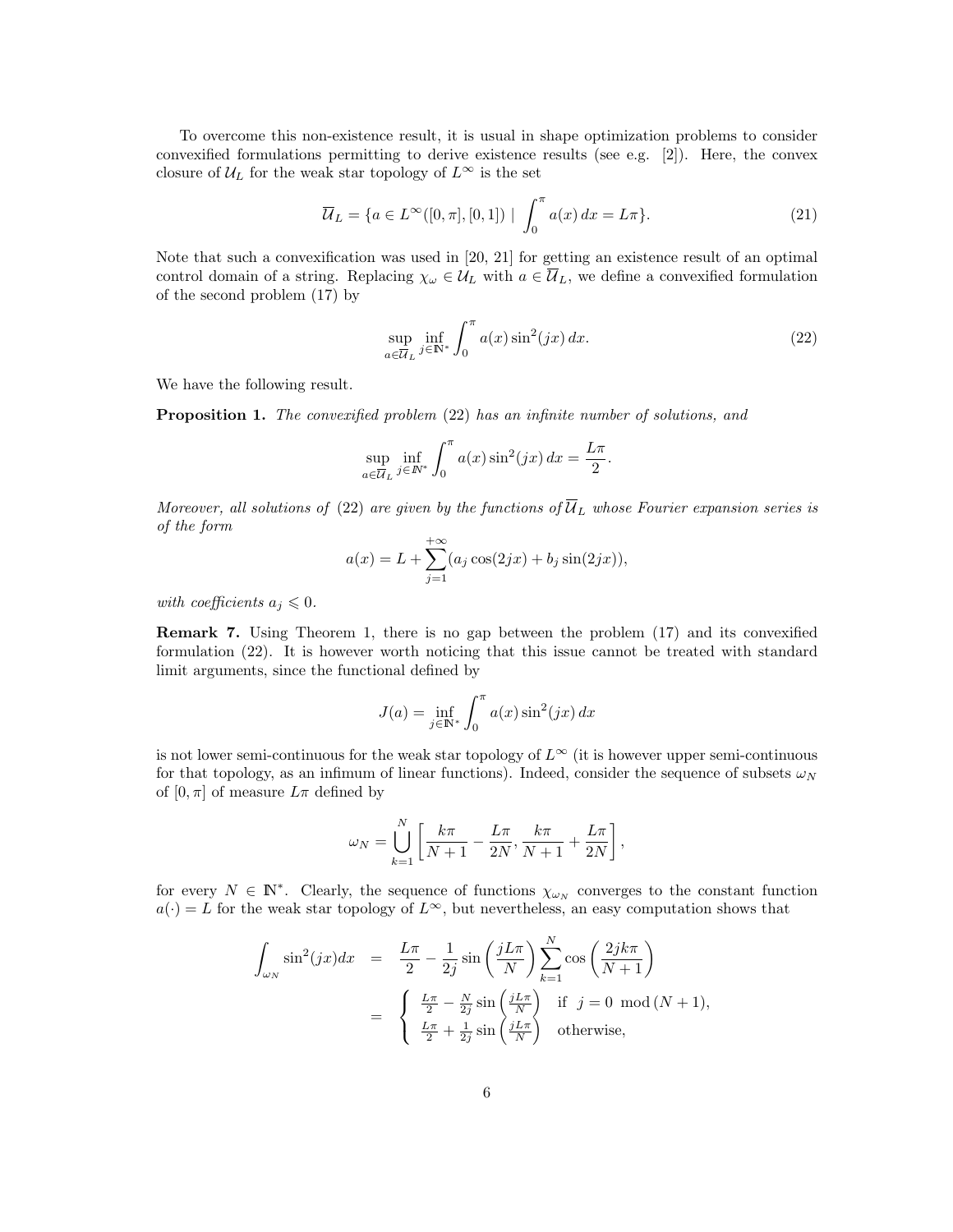and hence, considering N large enough and  $j = N + 1$ , we get

$$
\limsup_{N \to +\infty} J(\chi_{\omega_N}) = \limsup_{N \to +\infty} \inf_{j \in \mathbb{N}^*} \int_{\omega_N} \sin^2(jx) dx \leq \frac{L\pi}{2} - \frac{\sin(L\pi)}{2} < \frac{L\pi}{2} = J(L).
$$

Due to this lack of semi-continuity, a gap could have been expected in the convexification procedure, in the sense that it could have been expected that

$$
\sup_{\chi_{\omega}\in\mathcal{U}_L} J(\chi_{\omega}) < \sup_{a\in\overline{\mathcal{U}}_L} J(a) = \frac{L\pi}{2}.
$$

The results above show that it is not the case, and that however the (nonconvexified) second problem (17) does not have any solution (except for  $L = 1/2$ ).

As a byproduct, it is interesting to note that we obtain the following corollary in harmonic analysis, which is new up to our knowledge.

**Corollary 2.** Denote by F the set of the functions  $f \in L^2(0, \pi)$  whose Fourier series expansion is of the form

$$
f(x) = L + \sum_{j=1}^{+\infty} (a_j \cos(2jx) + b_j \sin(2jx)),
$$
\n(23)

with  $a_j \leq 0$  for every  $j \in \mathbb{N}^*$ . There holds

$$
d(\mathcal{F},\mathcal{U}_L)=0,
$$

where  $d(\mathcal{F}, \mathcal{U}_L)$  denotes the distance of the set  $\mathcal{U}_L$  to the set  $\mathcal{F}$  in  $L^2$  topology. If  $L \in (0,1) \setminus \{1/2\}$ then  $\mathcal{F} \cap \mathcal{U}_L = \emptyset$ , and if  $L = 1/2$  then  $\mathcal{F} \cap \mathcal{U}_L$  consists of the characteristic functions of all measurable subsets  $\omega \subset [0, \pi]$  of measure  $\pi/2$  such that  $\omega$  and its symmetric set  $\omega' = \pi - \omega$  are disjoint and complementary in  $[0, \pi]$ .

Based on the fact that, for  $L \neq 1/2$ , the optimization problem (17) does not have any solution, and based on the observation that it is more realistic from an engineering point of view to take into consideration only a finite number of modes, it is natural to consider as in [9] a truncated version of (17) involving only the first N modes, for a given  $N \in \mathbb{N}^*$ , and to investigate the optimization problem

$$
\sup_{\substack{\omega \subset [0,\pi] \\ |\omega| = L\pi}} \min_{1 \le j \le N} \int_0^\pi \chi_\omega(x) \sin^2(jx) dx.
$$
\n(24)

We have the following result.

**Theorem 2.** For every  $N \in \mathbb{N}^*$ , the problem (24) has a unique<sup>1</sup> solution  $\chi_{\omega^N}$ , where  $\omega^N$  is a subset of  $[0, \pi]$  of measure  $L\pi$  that is the union of at most N intervals and is symmetric with respect to  $\pi/2$ . Moreover there exists  $L_N \in (0,1]$  such that, for every  $L \in (0, L_N]$ , the optimal domain  $\omega^N$ satisfies

$$
\int_{\omega^N} \sin^2 x \, dx = \int_{\omega^N} \sin^2(2x) \, dx = \dots = \int_{\omega^N} \sin^2(Nx) \, dx. \tag{25}
$$

<sup>&</sup>lt;sup>1</sup>Here the uniqueness must be understood up to some subset of zero Lebesgue measure. In other words if  $\omega$  is optimal then  $\omega \cup \mathcal{N}$  and  $\omega \setminus \mathcal{N}$  where  $\mathcal{N}$  denotes any subset of zero measure is also a solution.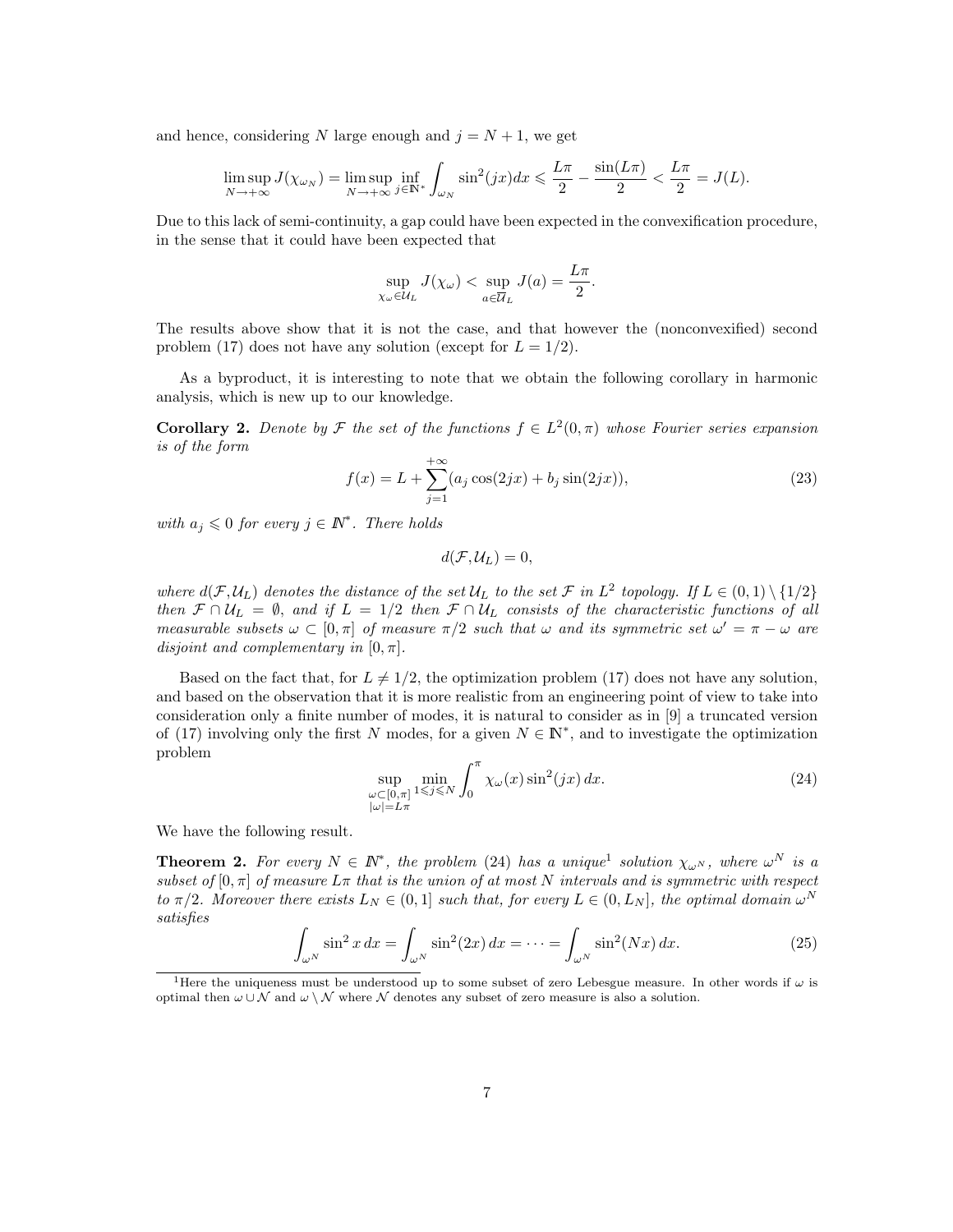Remark 8. This result is the same as the one in [9, Theorem 3.2]. Note however that the proof in [9] is not completely correct. In order to prove (25), the authors of [9] use a first-order expansion of  $\int_{\omega} \sin^2 x \, dx$ , with  $\omega = \bigcup_{k=1}^N \left[ \frac{k}{N+1} - \frac{l}{2N}, \frac{k}{N+1} + \frac{l}{2N} \right]$ , and find  $l + \frac{1}{\pi} \sin \left( \frac{\pi l}{2N} \right)$  instead of  $l + \frac{1}{\pi} \sin \left( \frac{\pi l}{N} \right)$ . The serious consequence of this misprint is that the asymptotic expansion of the quantity denoted  $\alpha$  in their paper is wrong and their method unfortunately does not permit to establish (25). In this article we provide a proof of that result, which is however unexpectedly difficult and technical.

**Remark 9.** Note that the necessity of  $L_N$  being small enough for (25) to hold has been illustrated on numerical simulations in [9]. The problem of fully understanding the minimization problem  $(24)$  and its limit behavior as N tends to infinity for all possible values of L is widely open.

**Remark 10.** As observed in [9], the equalities  $(25)$  are the main ingredient to characterize the optimal set  $\omega^N$ . It follows from (25) (but it also follows from our proof, in particular from Lemma 4) that the optimal domain  $\omega^N$  concentrates around the nodes  $\frac{k\pi}{N+1}$ ,  $k = 1, \ldots, N$ . This causes the well-known spillover phenomenon, according to which the optimal domain  $\omega^N$  solution of (24) with the N first modes is the worst possible domain for the problem with the  $N+1$  first modes. Note that this phenomenon is rather a bad news for practical purposes, but from the mathematical point of view this is in accordance with the fact that the problem (17) has no solution whenever  $L \neq 1/2$ . Besides, the optimal solution  $\chi_{\omega^N}$  of (24) converges for the weak star topology of  $L^{\infty}$  to some function  $a(\cdot) \in L^{\infty}([0, \pi], [0, 1])$  such that  $\int_0^{\pi} a(x) dx = L\pi$ . This function  $a(\cdot)$  is actually a solution of the convexified formulation (22) of our problem introduced further.

Remark 11. Since the set of optimal solutions (23) of the convexified problem (22) is not enumerable whereas the set of closure points of the sequence  $(\chi_{\omega^N})_{N\in\mathbb{N}^*}$  is enumerable, it follows that not every optimal solution of the convexified problem is a weak limit of a subsequence of  $(\chi_{\omega}N)_{N\in\mathbb{N}^*}$ . We recover the fact mentioned previously that we are not in the conditions of usual Γ-convergence arguments.

### 1.4 State of the art

This kind of shape optimization problem has been widely considered from the application point of view, in particular in engineering problems where the problem of optimal measurement locations for state estimation in linear partial differential equations was much investigated (see e.g. [7, 16, 17] and the many references therein). In these applications the goal is to optimize the number, the place and the type of sensors in order to improve the estimation or more generally some performance index. Practical approaches consist either of solving the above kind of problem with a finite number of possible initial data, or of recasting the optimal sensor location problem for distributed systems as an optimal control problem with an infinite dimensional Riccati equation, having a statistical model interpretation, and then of computing approximations with optimization techniques. However, on the one part, their techniques rely on an exhaustive search over a predefined set of possible candidates and are faced with combinatorial difficulties due to the selection problem and thus with the usual flaws of combinatorial optimization methods. On the other part, in all these references approximations are used to determine the optimal sensor location. The optimal performance and the corresponding sensor or actuator location of the approximating sequence are then expected to converge to the exact optimal performance and location. Among the possible approximation processes, the closest one to our present study consists of considering Fourier expansion representations and of using modal approximation schemes.

However, in these references there is no systematic mathematical study of the optimal design problem. The search of optimal domains relies on finite-dimensional approximations and no convergence analysis is led. By the way we will show in the present article that there may exist serious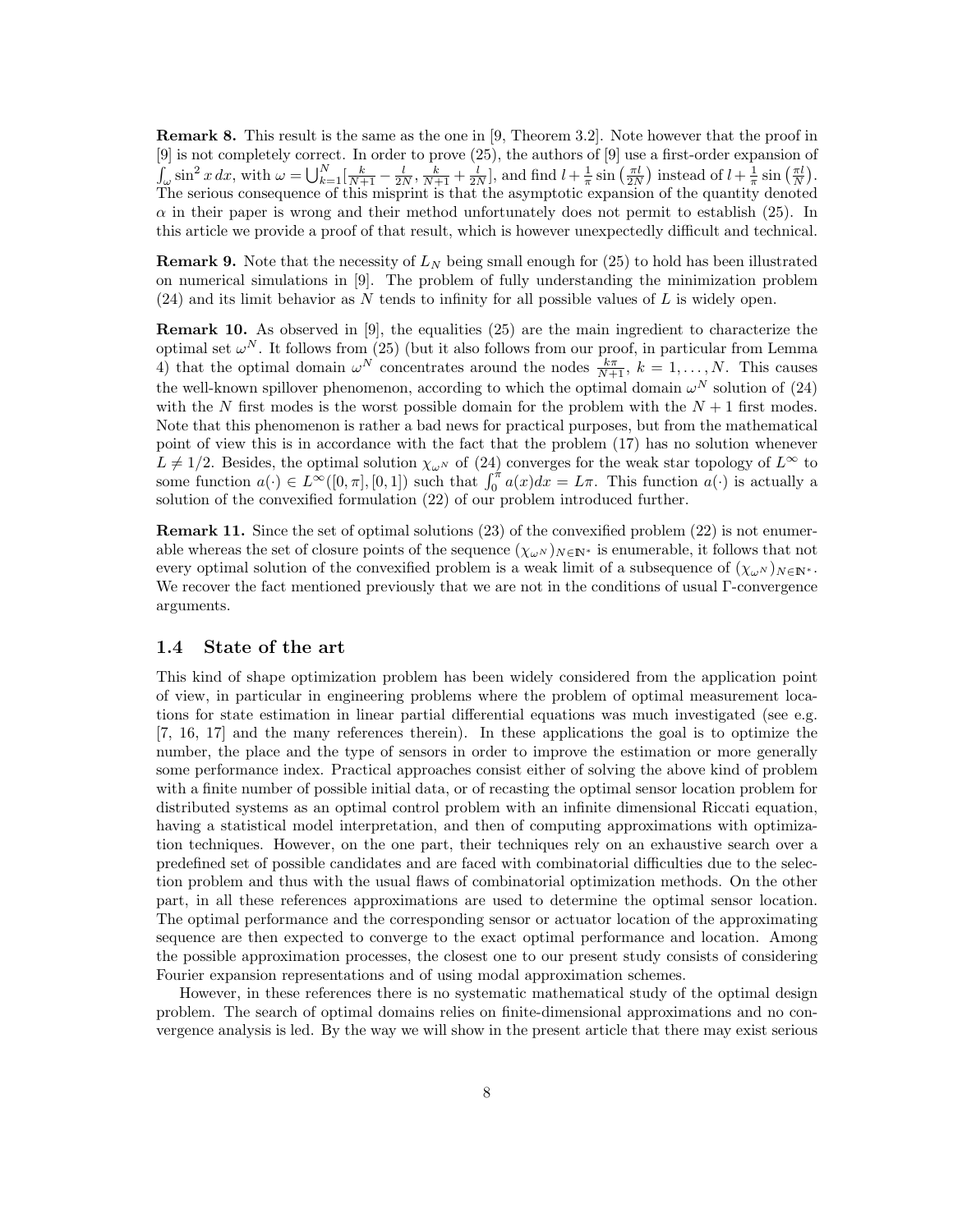problems in the sense that optimal domains may exist for any modal approximation but do not exist for the infinite dimensional model. In other words, Γ-convergence properties may not hold.

There exist only few mathematical results. An important difficulty arising when focusing on an optimal shape problem is the generic non-existence of classical solutions, as explained and surveyed in [1], thus leading to consider convexification procedures. In [6] the authors discuss several possible criteria for optimizing the damping of abstract wave equations in Hilbert spaces, and derive optimality conditions for a certain criterion related to a Lyapunov equation. In [8, 9], the authors consider the problem of determining the best possible shape and position of the damping subdomain of given measure for a one-dimensional wave equation. More precisely, in these two references the authors consider the damped wave equation

$$
\frac{\partial^2 y}{\partial t^2} - \frac{\partial^2 y}{\partial x^2} + 2k\chi_\omega \frac{\partial y}{\partial t} = 0 \qquad (t, x) \in (0, T) \times (0, \pi),
$$
  
\n
$$
y(t, 0) = y(t, \pi) = 0 \qquad t \in [0, T],
$$
  
\n
$$
y(0, x) = y^0(x), \frac{\partial y}{\partial t}(0, x) = y^1(x) \qquad x \in [0, \pi],
$$

where  $k > 0$ , and investigate the problem of determining the best possible subset  $\omega$  of  $[0, \pi]$ , of Lebesgue measure  $L\pi$ , maximizing the decay rate of the total energy of the system. The overdamping phenomenon is underlined in  $[8]$  (see also [4]), meaning that if k is too large then the decay rate tends to zero. According to a result of [4], if the set  $\omega$  has a finite number of connected components and if  $k$  is small enough, then at the first order the decay rate is equivalent to  $k \inf_{j \in \mathbb{N}^*} \int_{\omega} \sin^2(jx) dx$ . We then recover exactly the problem (17) but with the additional restriction that the subsets  $\omega$  be a finite union of intervals.

Other quite similar questions have been investigated for control issues. In [20, 21] the authors investigate numerically the optimal location of the support of the control determined by the Hilbert Uniqueness Method for the 1D wave equation with Dirichlet conditions, using gradient techniques or level sets methods combined with shape and topological derivatives. In [23] this optimal location problem is solved both theoretically and numerically using an approach based on Fourier expansion series like in the present article.

## 2 Proof of Theorem 1

The proof of the result consists of proving that there is no gap between the problem (17) and its convexified version (22).

### 2.1 Proof of Proposition 1

First of all, noting that  $\sin^2(jx) = \frac{1}{2} - \frac{1}{2}\cos(2jx)$ , it follows from Riemann-Lebesgue's lemma that, for every  $a \in \overline{\mathcal{U}}_L$ , the integral  $\int_0^{\pi} a(x) \sin^2(jx) dx$  tends to  $\frac{L\pi}{2}$  as j tends to  $+\infty$ . Therefore,

$$
\sup_{a \in \overline{U}_L} \inf_{j \in \mathbb{N}^*} \int_0^{\pi} a(x) \sin^2(jx) \, dx \leqslant \frac{L\pi}{2},
$$

and the equality holds for instance with the constant function  $a(x) = L$ . More precisely, the equality holds in the above inequality if and only if  $\int_0^{\pi} a(x) \cos(2ix) dx \leq 0$  for every  $j \in \mathbb{N}^*$ . The result follows.

### 2.2 The supremum is reached only for  $L = 1/2$

Let us prove that the supremum of J on  $\mathcal{U}_L$  is reached (and then equal to  $\frac{L\pi}{2}$ ) if and only if  $L = 1/2$ . First, if  $L = 1/2$  then it is easy to see that the supremum is reached, and is achieved for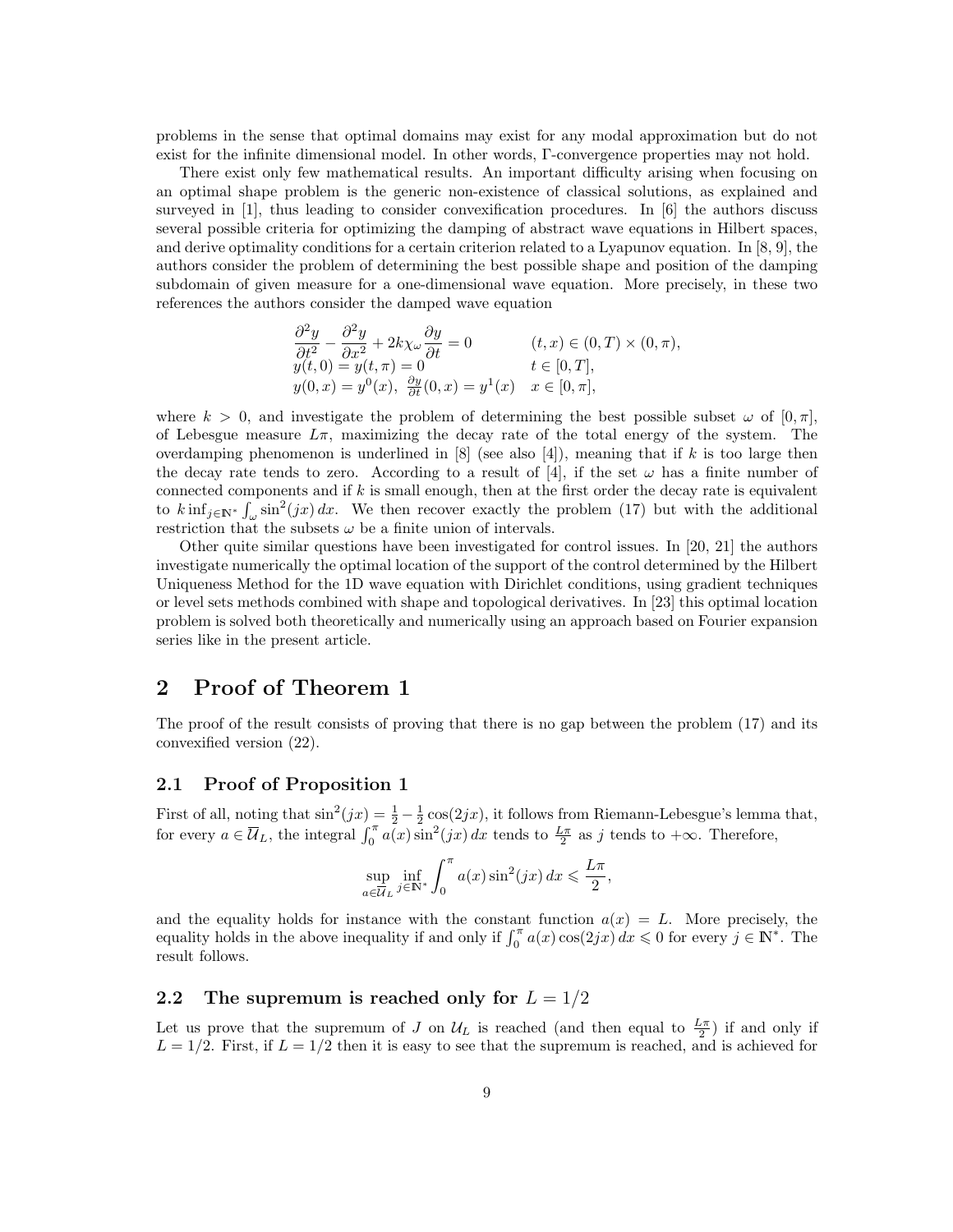all measurable subsets  $\omega \subset [0, \pi]$  of measure  $\pi/2$  such that  $\omega$  and its symmetric  $\omega' = \pi - \omega$  are disjoint and complementary in  $[0, \pi]$ .

Conversely, assume that the supremum be reached for  $L \neq 1/2$ . Then, as in the proof of Proposition 1, this implies in particular that the Fourier series expansion of  $\chi_{\omega}$  on  $[0, \pi]$  is of the form

$$
\chi_{\omega}(x) = L + \sum_{j=1}^{+\infty} (a_j \cos(2jx) + b_j \sin(2jx)),
$$

with coefficients  $a_j \leq 0$ . The argument is then standard. Let  $\omega' = \pi - \omega$  be the symmetric set of ω with respect to  $\pi/2$ . Then, the Fourier series expansion of  $\chi_{\omega'}$  is

$$
\chi_{\omega'}(x) = L + \sum_{j=1}^{+\infty} (a_j \cos(2jx) - b_j \sin(2jx)).
$$

For every  $x \in [0, \pi]$ , define  $g(x) = L - \frac{1}{2}(\chi_{\omega}(x) + \chi_{\omega}(x))$ . The Fourier series expansion of g is

$$
g(x) = -\sum_{j=1}^{+\infty} a_j \cos(2jx),
$$

with  $a_j \leq 0$  for every  $j \in \mathbb{N}^*$ . Then the sets  $\omega$  and  $\omega'$  are not disjoint and complementary, and hence g is discontinuous. It then follows that  $\sum_{j=1}^{\infty} a_j = -\infty$ . Besides, the sum  $\sum_{j=1}^{\infty} a_j$  is also the limit of  $\sum_{k=1}^{+\infty} a_k \widehat{\Delta}_n(k)$  as  $n \to +\infty$ , where  $\widehat{\Delta}_n$  is the Fourier transform of the positive function  $\Delta_n$  whose graph is the triangle joining the points  $(-\frac{1}{n},0)$ ,  $(0,2n)$  and  $(\frac{1}{n},0)$  (note that  $\Delta_n$  is an approximation of the Dirac measure, with area equal to 1). But this raises a contradiction with the following identity obtained by applying Plancherel's Theorem:

$$
\int_0^{\pi} g(t)\Delta_n(t)dt = \sum_{k=1}^{+\infty} a_k \widehat{\Delta}_n(k).
$$

#### 2.3 Proof of the no-gap statement

We now assume that  $L \neq 1/2$  and prove the no-gap statement, that is,  $\sup_{\chi_\omega \in \mathcal{U}_L} J(\chi_\omega) = \frac{L\pi}{2}$ . In what follows, for every subset  $\omega$  of  $[0, \pi]$ , set

$$
I_j(\omega) = \int_{\omega} \sin^2(jx) \, dx \quad \text{and} \quad \bar{I}_j(\omega) = \int_{\omega} \cos(2jx) \, dx
$$

for every  $j \in \mathbb{N}^*$ , so that there holds

$$
I_j(\omega) = \frac{L\pi}{2} - \frac{1}{2}\bar{I}_j(\omega).
$$
\n(26)

Our proof below is inspired from the proof of [8, Theorem 3.2] in which the idea of domain perturbation by making some holes in the subsets under consideration was introduced. It consists of getting a refined estimation of the evolution of  $I_j(\omega)$  when perturbating  $\omega$ , precise enough to consider the infimum of these quantities. In what follows, for every open subset  $\omega$  we denote by  $\#\omega$  the number of its connected components. For  $p \in \mathbb{N}^*$ , define

$$
J_p = \sup \{ J(\omega) \mid \omega \text{ open subset of } [0, \pi], \ |\omega| = \pi L, \ \#\omega \leqslant p \}.
$$

where  $J(\omega) = \inf_{j \in \mathbb{N}^*} \int_{\omega} \sin^2(jx) dx$ . Since J is upper semi-continuous and since the set of open subsets of  $[0, \pi]$  of measure  $L\pi$  whose number of connected components is lower than or equal to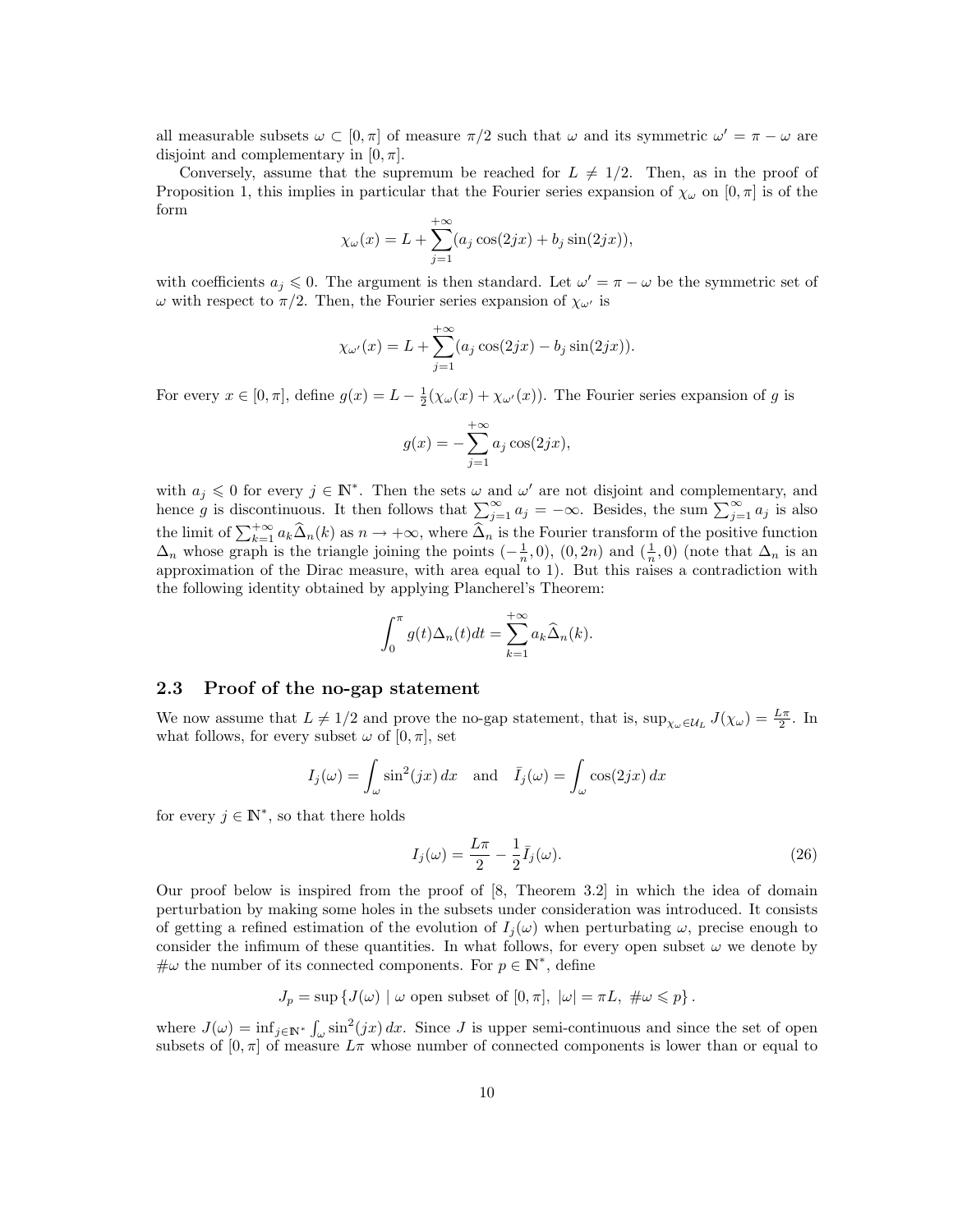p can be written as a compact set, it is obvious that  $J_p$  is attained at some open subset  $\omega_p$ . Using the arguments of Section 2.2, it is clear that  $J_p < \frac{L\pi}{2}$  for every  $p \in \mathbb{N}^*$ . Denote by  $\overline{\omega_p}$  the closure of  $\omega_p$ , and by  $\omega_p^c$  the complement of  $\omega_p$  in  $[0, \pi]$ .

Consider subdivisions of  $\overline{\omega_p}$  and  $\omega_p^c$ , to be chosen later:

$$
\overline{\omega}_p = \bigcup_{i=1}^K [a_i, b_i] \quad \text{and} \quad \omega_p^c = \bigcup_{i=1}^M [c_i, d_i]. \tag{27}
$$

Using the Taylor Lagrange inequality, one gets

$$
\left| \int_{\omega_p} \cos(2jx) \, dx - \sum_{i=1}^K (b_i - a_i) \cos\left(2j \frac{a_i + b_i}{2}\right) \right| \leq 4j^2 \sum_{i=1}^K \frac{(b_i - a_i)^3}{24},
$$

and

$$
\left| \int_{\omega_p^c} \cos(2jx) \, dx - \sum_{i=1}^M (d_i - c_i) \cos\left(2j \frac{c_i + d_i}{2}\right) \right| \leq 4j^2 \sum_{i=1}^M \frac{(d_i - c_i)^3}{24},
$$

for every  $j \in \mathbb{N}^*$ . Note that, since  $\omega_p^c$  is the complement of  $\omega_p$ , there holds

$$
\int_{\omega_p^c} \cos(2jx) \, dx = -\int_{\omega_p} \cos(2jx) \, dx,\tag{28}
$$

for every  $j \in \mathbb{N}^*$ . Set  $h_i = (1 - L)(b_i - a_i)\pi$ ,  $\ell_i = L\pi(d_i - c_i)$ ,  $x_i = \frac{a_i + b_i}{2}$ , and  $y_i = \frac{c_i + d_i}{2}$ . Set also  $h = \max(h_1, \dots, h_K, \ell_1, \dots, \ell_M)$ . Then, using the fact that  $\sum_{i=1}^K (b_i - a_i) = L\pi$ , one gets

$$
(1 - L)\pi \bar{I}_j(\omega_p) = \sum_{i=1}^K h_i \cos(2jx_i) + \mathcal{O}(j^2 h^2),
$$
  

$$
L\pi \bar{I}_j(\omega_p) = -\sum_{i=1}^M \ell_i \cos(2jy_i) + \mathcal{O}(j^2 h^2),
$$
 (29)

for every  $j \in \mathbb{N}^*$ . Now, for  $\varepsilon \in (0,1)$ , define the perturbation  $\omega^{\varepsilon}$  of  $\omega_p$  by

$$
\omega^{\varepsilon} = \left(\omega_p \setminus \bigcup_{i=1}^K \left(x_i - \frac{\varepsilon}{2} h_i, x_i + \frac{\varepsilon}{2} h_i\right)\right) \quad \bigcup \quad \bigcup_{i=1}^M \left[y_i - \frac{\varepsilon}{2} \ell_i, y_i + \frac{\varepsilon}{2} \ell_i\right].
$$

Note that, by construction,  $\#\omega^{\varepsilon} = p + K + M$  and that  $|\omega^{\varepsilon}| = L\pi - \varepsilon \sum_{i=1}^{K} h_i + \varepsilon \sum_{i=1}^{M} \ell_i = L\pi$ . Moreover, one has

$$
\bar{I}_j(\omega^{\varepsilon}) = \int_{\omega_{\varepsilon}} \cos(2jx) dx = \bar{I}_j(\omega_p) - \sum_{i=1}^K \int_{x_i - \frac{\varepsilon}{2}h_i}^{x_i + \frac{\varepsilon}{2}h_i} \cos(2nx) dx + \sum_{i=1}^M \int_{y_i - \frac{\varepsilon}{2}\ell_i}^{y_i + \frac{\varepsilon}{2}\ell_i} \cos(2nx) dx.
$$

Therefore,

$$
\frac{d}{d\varepsilon}\bar{I}_j(\omega^{\varepsilon}) = -\frac{1}{2}\sum_{i=1}^K h_i\left(\cos\left(2j\left(x_i + \frac{\varepsilon}{2}h_i\right)\right) + \cos\left(2j\left(x_i - \frac{\varepsilon}{2}h_i\right)\right)\right) \n+ \frac{1}{2}\sum_{i=1}^M \ell_i\left(\cos\left(2j\left(y_i + \frac{\varepsilon}{2}\ell_i\right)\right) + \cos\left(2n\left(y_i - \frac{\varepsilon}{2}\ell_i\right)\right)\right),
$$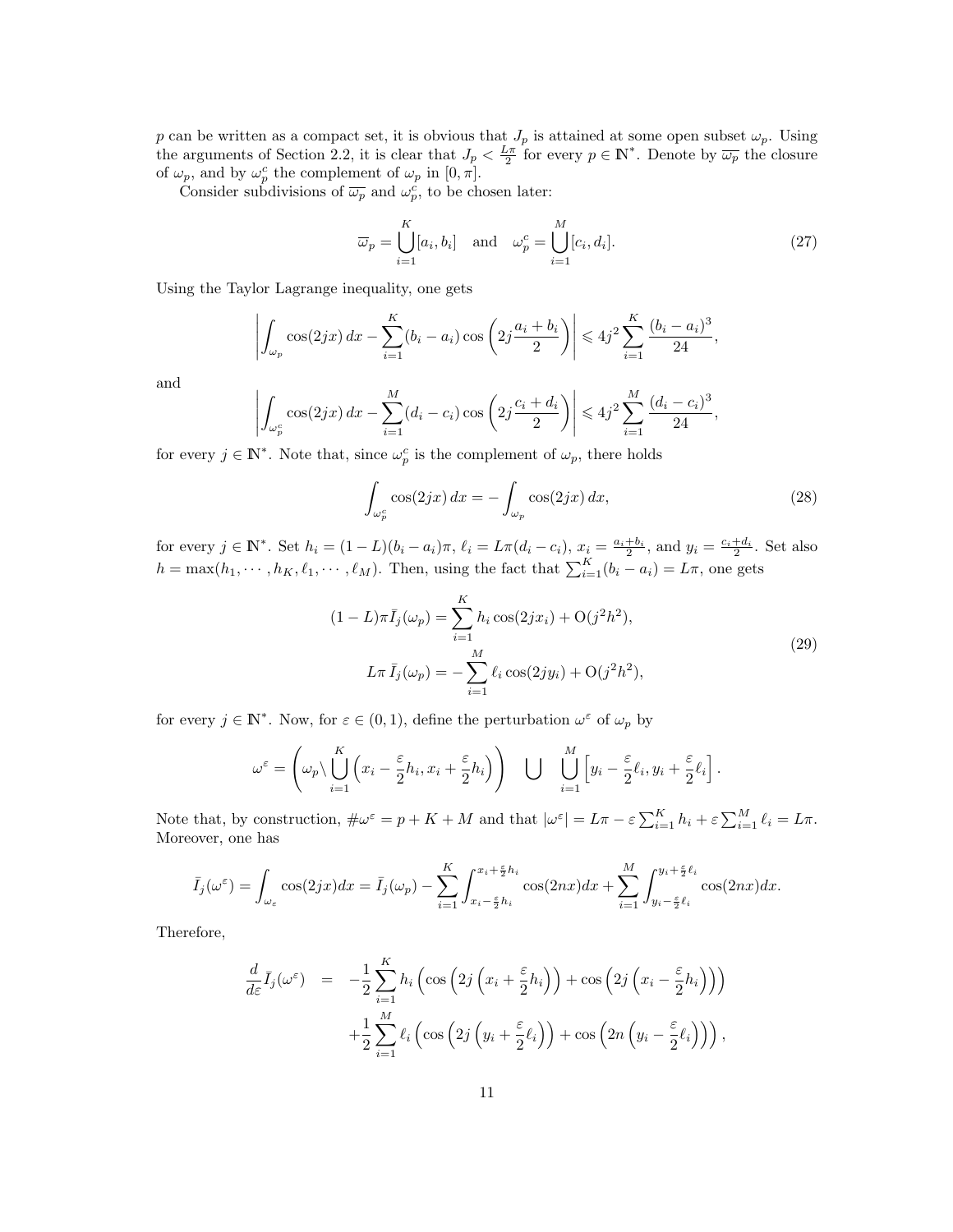and in particular, using (28) and (29),

$$
\frac{d}{d\varepsilon}\bar{I}_j(\omega^{\varepsilon})_{|\varepsilon=0} = -\sum_{i=1}^K h_i \cos(2jx_i) + \sum_{i=1}^M \ell_i \cos(2jy_i) \n= -(1 - L)\pi \bar{I}_j(\omega_p) - L\pi \bar{I}_j(\omega_p) + O(j^2h^2) \n= -\bar{I}_j(\omega_p) + O(j^2h^2)
$$
\n(30)

and furthermore,

$$
\frac{d^2}{d\varepsilon^2} \bar{I}_j(\omega^{\varepsilon}) = \frac{1}{2} \sum_{i=1}^K j h_i^2 \left( \sin \left( 2j \left( x_i + \frac{\varepsilon}{2} h_i \right) \right) - \sin \left( 2j \left( x_i - \frac{\varepsilon}{2} h_i \right) \right) \right) \n- \frac{1}{2} \sum_{i=1}^M j \ell_i^2 \left( \sin \left( 2j \left( y_i + \frac{\varepsilon}{2} \ell_i \right) \right) + \sin \left( 2j \left( y_i - \frac{\varepsilon}{2} \ell_i \right) \right) \right),
$$

hence,

$$
\left| \frac{d^2}{d\varepsilon^2} \bar{I}_j(\omega^\varepsilon) \right| \leqslant 2L(1-L)\pi^2 j h. \tag{31}
$$

From  $(26)$ ,  $(30)$  and  $(31)$ , we infer that

$$
I_j(\omega^{\varepsilon}) = I_j(\omega_p) + \varepsilon \frac{d}{d\varepsilon} I_j(\omega^{\varepsilon})_{|\varepsilon=0} + \int_0^{\varepsilon} (\varepsilon - s) \frac{d^2}{ds^2} I_j(\omega^s) ds
$$
  
=  $I_j(\omega_p) + \varepsilon \left( \frac{L\pi}{2} - I_j(\omega_p) \right) + \mathcal{O}(\varepsilon j^2 h^2) + \mathcal{O}(\varepsilon^2 j h),$ 

for every  $j \in \mathbb{N}^*$  and every  $\varepsilon \in (0,1)$ . Since, by definition,  $J_p = J(\omega_p) = \inf_{j \in \mathbb{N}^*} I_j(\omega_p)$ , we get the inequality

$$
I_j(\omega^{\varepsilon}) \geqslant J_p + \varepsilon \left(\frac{L\pi}{2} - J_p\right) + \mathcal{O}(\varepsilon j^2 h^2) + \mathcal{O}(\varepsilon^2 j h),\tag{32}
$$

for every  $j \in \mathbb{N}^*$  and every  $\varepsilon \in (0,1)$ .

Besides, it follows from Riemann-Lebesgue's Lemma that  $I_j(\omega_p)$  tends to  $\frac{L\pi}{2}$  as j tends to  $+\infty$ . Therefore, there exists an integer  $j_0$  such that

$$
I_j(\omega_p) \geqslant \frac{L\pi}{2} - \frac{1}{4} \left( \frac{L\pi}{2} - J_p \right),
$$

for every  $j \geqslant j_0$ . Since there holds

$$
|I_j(\omega^{\varepsilon}) - I_j(\omega_p)| = \left| \int_0^{\pi} \left( \chi_{\omega^{\varepsilon}}(x) - \chi_{\omega_p}(x) \right) \cos(2jx) dx \right|
$$
  

$$
\leq \varepsilon \left( \sum_{i=1}^K h_i + \sum_{i=1}^M \ell_i \right) = 2\varepsilon L(1 - L)\pi^2,
$$

for every  $\varepsilon \in (0,1)$ , we infer that

$$
\forall \varepsilon \in \left(0, \min\left(1, \frac{\frac{1}{4}\left(\frac{L\pi}{2} - J_p\right)}{2L(1 - L)\pi^2}\right)\right) \quad \forall j \geqslant j_0 \quad I_j(\omega^{\varepsilon}) \geqslant \frac{L\pi}{2} - \frac{1}{2}\left(\frac{L\pi}{2} - J_p\right). \tag{33}
$$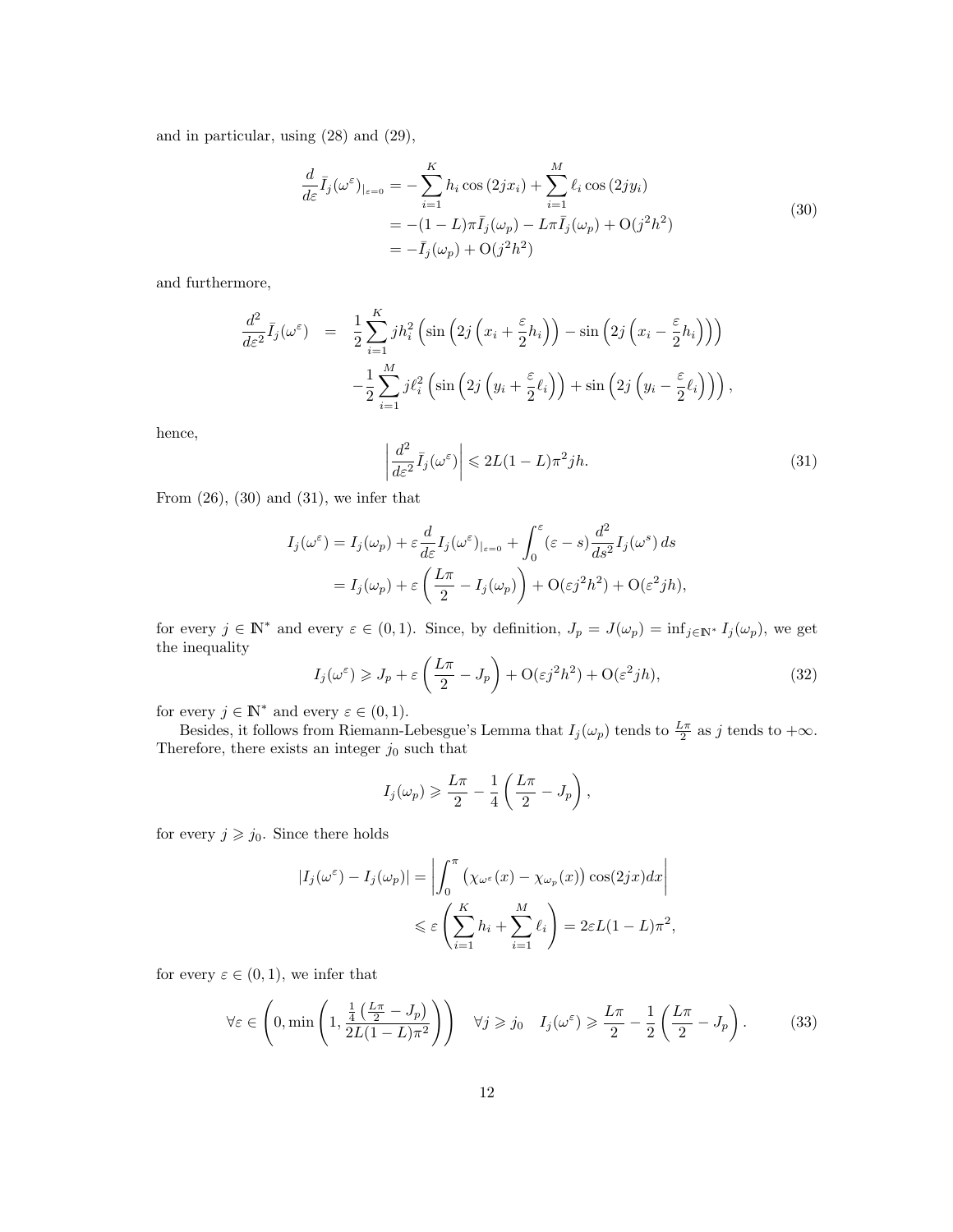Note that this inequality does not depend on the choice of the subdivisions (27), and in particular does not depend on the number of connected components of  $\omega^{\varepsilon}$ .

We now choose the subdivisions (27) fine enough so that  $hj_0 \leq \frac{1}{2} \left(\frac{L\pi}{2} - J_p\right)$ . Then one has

$$
\varepsilon^2 h j \leqslant \frac{\varepsilon}{2} \left( \frac{L\pi}{2} - J_p \right)
$$

for every  $\varepsilon \in (0,1)$  and every  $j \in \{1, \cdots, j_0\}$ , and it follows from  $(32)$  that

$$
I_j(\omega^{\varepsilon}) \geqslant J_p + \frac{\varepsilon}{2} \left( \frac{L\pi}{2} - J_p \right),\tag{34}
$$

,

for every  $j \in \{1, \cdots, j_0\}.$ 

Set  $C_L = \frac{1}{16L(1-L)\pi^2}$ , and choose

$$
\varepsilon = \min\left(1, C_L\left(\frac{L\pi}{2} - J_p\right)\right).
$$

For this specific choice of  $\varepsilon$ , we obtain, using (33) and (34),

$$
I_j(\omega^{\varepsilon}) \geq J_p + \frac{1}{2} \min \left( 1, C_L \left( \frac{L\pi}{2} - J_p \right) \right) \left( \frac{L\pi}{2} - J_p \right),
$$

for every  $j \in \mathbb{N}^*$ , and therefore, passing to the infimum over j,

$$
J(\omega^{\varepsilon}) \geq J_p + \frac{1}{2} \min \left( 1, C_L \left( \frac{L\pi}{2} - J_p \right) \right) \left( \frac{L\pi}{2} - J_p \right).
$$

We have thus constructed a new open set  $\omega^{\varepsilon}$  having  $q = p + K + M$  connected components. Set  $\varphi(p) = q = p + K + M$  and set  $\omega_q = \omega^{\varepsilon}$ . Define the sequence  $u_k = J(\varphi^k(p))$ ; thus, one has

$$
u_{k+1} \geq u_k + \frac{1}{2} \min \left( 1, C_L \left( \frac{L\pi}{2} - J_p \right) \right) \left( \frac{L\pi}{2} - J_p \right),
$$

for every  $k$ . It follows easily from that inequality that this sequence is increasing, bounded above by  $\frac{L\pi}{2}$ , and converges to  $\frac{L\pi}{2}$ . This finishes the proof of Theorem 1

### 2.4 Proof of Corollary 2

For every subset  $\omega$  of  $[0, \pi]$  of measure  $L\pi$ , consider the Fourier series expansion of its characteristic function

$$
\chi_{\omega}(x) = L + \sum_{j=1}^{+\infty} (a_j \cos(2jx) + b_j \sin(2jx)).
$$

Since F is a closed convex of  $L^2(0, \pi)$ , the projection of  $\chi_{\omega}$  on F is

$$
P_{\mathcal{F}} \chi_{\omega}(x) = L + \sum_{j=1}^{+\infty} (\min(a_j, 0) \cos(2jx) + b_j \sin(2jx)),
$$

and

$$
d(\chi_{\omega}, \mathcal{F})^2 = \sum_{j=1}^{+\infty} \max(a_j, 0)^2.
$$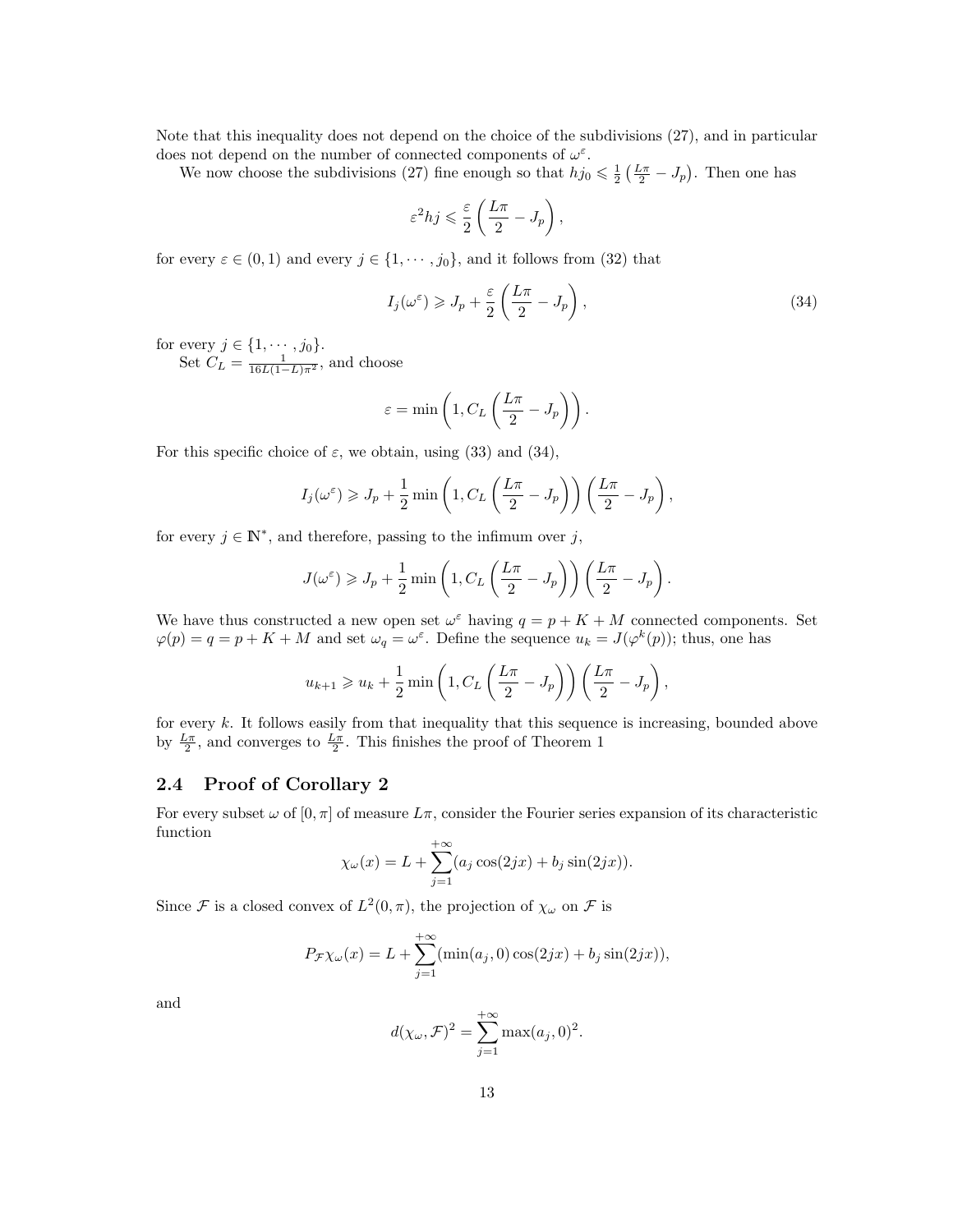From Theorem 1,  $\sup_{\chi_{\omega}\in\mathcal{U}_L} \inf_{j\in\mathbb{N}^*} \int_0^{\pi} \chi_{\omega}(x) \sin^2(jx) dx = \frac{L\pi}{2}$ . Then, let  $(\omega_n)_{n\in\mathbb{N}}$  be a sequence of  $\mathcal{U}_L$  such that  $\inf_{j \in \mathbb{N}^*} \int_{\omega_n} \sin^2(jx) dx$  tends to  $\frac{L\pi}{2}$  as n tends to  $+\infty$ . Since  $\sin^2(jx) = \frac{1}{2}(1$  $cos(2jx)$ , this implies that  $sup_{j \in \mathbb{N}^*} \int_{\omega_n} cos(2jx)dx$  tends to 0 as n tends to  $+\infty$ . Denoting by  $a_j^n$  and  $b_j^n$  the Fourier coefficients of  $\chi_{\omega_n}$ , it follows in particular that  $sup_{j \in \mathbb{N}^*} a_j^n$  tends to 0 as to  $+\infty$ . Combined with the fact that the sequence  $(a_j^n)_{j\in\mathbb{N}^*}$  is of summable squares, this implies that  $d(\chi_{\omega_n}, \mathcal{F})$  tends to 0 as n tends to  $+\infty$ . The rest of the statement is obvious to prove.

# 3 Proof of Theorem 2

First of all, writing  $\sin^2(jx) = \frac{1}{2} - \frac{1}{2}\cos(2jx)$ , one has

$$
\sup_{\chi_{\omega}\in\mathcal{U}_{L}}\min_{1\leqslant j\leqslant N}\int_{\omega}\sin^{2}(jx)\,dx=\frac{L\pi}{2}-\frac{1}{2}\inf_{\chi_{\omega}\in\mathcal{U}_{L}}\max_{1\leqslant j\leqslant N}\int_{\omega}\cos(2jx)\,dx,
$$

and hence in what follows we are concerned with the problem

$$
P_N(L) = \inf_{\chi_{\omega} \in \mathcal{U}_L} \max_{1 \le j \le N} \int_{\omega} \cos(2jx) \, dx. \tag{35}
$$

Our objective is to prove that this problem has a unique solution  $\omega^N(L)$ , satisfying the properties stated in the theorem, and that

$$
\int_{\omega^N(L)} \cos(2x) dx = \int_{\omega^N(L)} \cos(4x) dx = \dots = \int_{\omega^N(L)} \cos(2Nx) dx,
$$
\n(36)

provided that  $L$  is small enough. We proceed in three steps. The two first steps are straightforward and can already be found as well in [9] (although the method is slightly different). The third step, consisting of proving (36), is much more technical. As already mentioned in Remark 8, the equality (36) is claimed in [9] but the proof is erroneous and cannot be corrected. We propose here another approach for the proof, which is unexpectedly difficult. Note that the derivation of the equality (36) is an important issue for the optimal set  $\omega^N(L)$  because it permits to put in evidence the spillover phenomenon discussed in Remark 10.

### 3.1 Convexification procedure

As in the proof of Theorem 1, the convexification consists here of replacing  $\mathcal{U}_L$  with  $\overline{\mathcal{U}}_L$ . The convexified formulation of the problem (35) is

$$
\inf_{a \in \overline{U}_L} \max_{1 \le j \le N} \int_0^\pi a(x) \cos(2jx) \, dx. \tag{37}
$$

Note that, by compactness, it is obvious that there exists an optimum, and thus the infimum is attained for some  $a \in \overline{\mathcal{U}}_L$ .

### 3.2 Interpretation in terms of an optimal control problem

We change of point of view and consider the functions  $a(\cdot)$  of  $\overline{U}_L$  as controls. Consider the control system

$$
y'(x) = a(x),
$$
  
\n
$$
y'_{j}(x) = a(x) \cos(2jx), \ j \in \{1, ..., N\},
$$
  
\n
$$
z'(x) = 0,
$$
\n(38)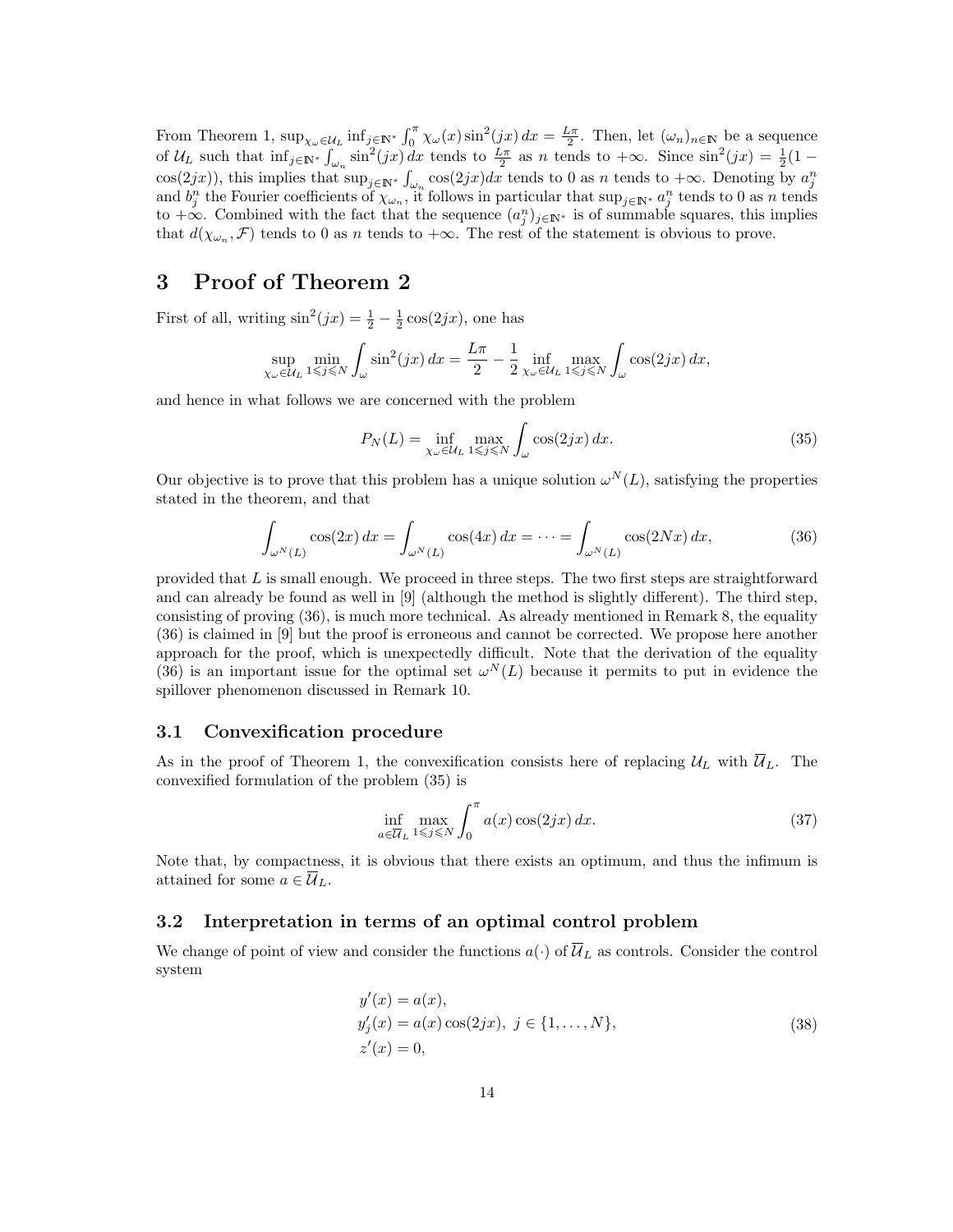for almost every  $x \in [0, \pi]$ , with initial conditions

$$
y(0) = 0, \quad y_j(0) = 0, \ j \in \{1, \dots, N\}.
$$
\n(39)

The convexified problem (37) is then equivalent to the optimal control problem of determining a control  $a \in \overline{\mathcal{U}}_L$  steering the control system (38) from the initial conditions (39) to the final condition

$$
y(\pi) = L\pi,\tag{40}
$$

and minimizing the quantity  $z(\pi)$ , with the additional final conditions

$$
z(\pi) \geqslant y_j(\pi), \ j \in \{1, \dots, N\}.
$$
\n
$$
(41)
$$

Expressed in such a way, this problem is a usual optimal control problem in finite dimension. From Section 3.1, *a* is an optimal control solution of that problem. Note anyway that the existence of an optimal control follows immediately from standard results in optimal control theory. According to the Pontryagin Maximum Principle (see [22]), if a is optimal then there exist real numbers<sup>2</sup>  $(p_y, p_1, \ldots, p_N, p_z, p^0) \neq (0, \ldots, 0)$ , with  $p^0 \leq 0$ , such that

$$
a(x) = \begin{cases} 1 & \text{if } \varphi^N(x) > 0, \\ 0 & \text{if } \varphi^N(x) < 0, \end{cases}
$$
 (42)

for almost every  $x \in [0, \pi]$ , where the so-called switching function  $\varphi^N$  is defined by

$$
\varphi^{N}(x) = p_{y} + \sum_{j=1}^{N} p_{j} \cos(2jx). \tag{43}
$$

Note that, in the application of the Pontryagin Maximum Principle, it could happen that the control a be undetermined whenever the switching function  $\varphi^N$  were to vanish on some subset of positive measure (singular case; see [27]). This does not happen here since  $\varphi^N$  is a finite trigonometric sum. In particular, this implies that the optimal control  $a$  is the characteristic function of a measurable subset  $\omega^N(L)$  of  $[0, \pi]$  of measure  $L\pi$ . Note that the minimum of  $\varphi^N$  on  $[0, \pi]$  is reached at 0 and  $\pi$ , hence from (42) the optimal set  $\omega^N$  does not contain 0 and  $\pi$ .

To prove uniqueness, assume the existence of two distinct minimizers  $\chi_{\omega_1}$  and  $\chi_{\omega_2}$  (it indeed follows from the discussion above that every minimizer is an extremal point of  $\mathcal{U}_L$ , or in other words, is the characteristic function of some subset of  $[0, \pi]$ ). As a maximum of linear functionals, the functional  $a \mapsto \max_{1 \leq j \leq N}$  $\int_0^\pi$ 0  $a(x)\sin^2(jx) dx$  is convex on  $\overline{\mathcal{U}}_L$ , and it follows that for every  $t \in (0,1)$ the function  $t\chi_{\omega_1} + (1-t)\chi_{\omega_2}$  is also a solution of the problem (37), which is in contradiction with the fact that any solution of this problem is extremal.

Finally, the fact that  $\omega^N(L)$  has at most N connected components follows from the facts that the elements of  $\partial \omega^N(L)$  are the solutions of  $\varphi^N(x) = 0$  and that  $\varphi^N$  can be written as

$$
\varphi^N(x) = p_y + \sum_{j=1}^N p_j T_{2j}(\cos x),
$$

where  $T_{2i}$  denotes the 2j-th Chebychev polynomial of the first kind. The degree of the polynomial  $\varphi^N(\arccos X)$  (in the argument X) is at most 2N, whence the result.

<sup>&</sup>lt;sup>2</sup>Note that, since the dynamics of (38) do not depend on the state, it follows that the adjoint states of the Pontryagin Maximum Principle are constant.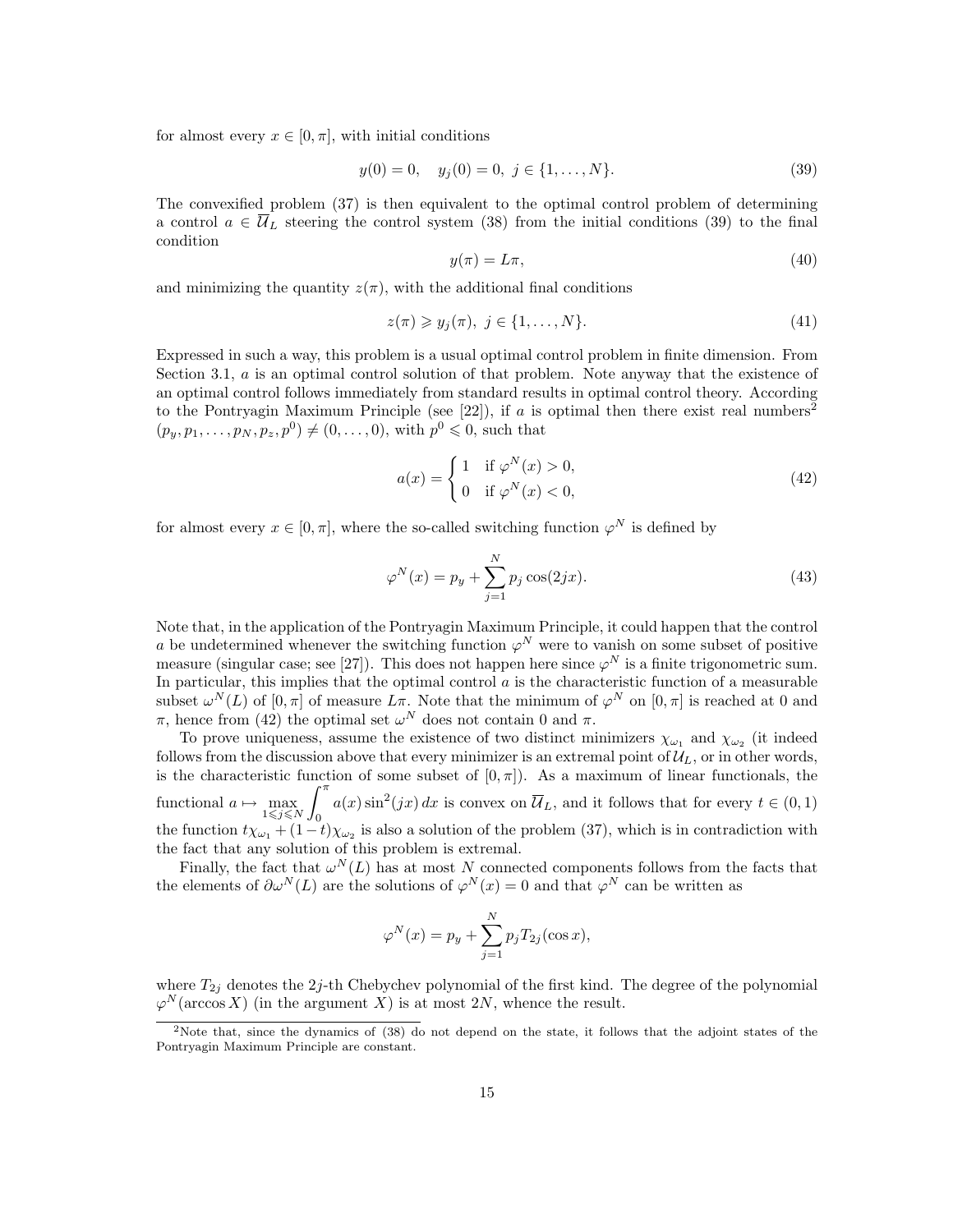### 3.3 Equality of the criteria for  $L$  small enough

This is the most technical and difficult part of the proof of the theorem. Let us first show how the minimum and the maximum can be inverted in (35). In order to apply a minimax theorem, it is required to convexify the criteria and the constraints under consideration. In accordance with the convexified formulation (37), we define the convex set

$$
K_N^L = \left\{ \left( \int_0^{\pi} a(x) \cos(2x) dx, \ldots, \int_0^{\pi} a(x) \cos(2Nx) dx \right) \mid a \in \overline{\mathcal{U}}_L \right\}.
$$

From the previous step, the optimization problem (35) coincides with its convexified formulation (37), and thus can be written as

$$
P_N(L) = \min_{(x_1,\dots,x_N)\in K_N^L} \max_{1\leqslant j\leqslant N} x_j.
$$

Denote by  $\mathcal{A}_N$  the simplex of  $\mathbb{R}^N$ , defined by

$$
\mathcal{A}_N = \left\{ \alpha = (\alpha_1, \dots, \alpha_N) \in \mathbb{R}_+^N \middle| \sum_{j=1}^N \alpha_j = 1 \right\}
$$

Then, for every  $(x_1, \dots, x_N) \in K_N^L$  there holds obviously

$$
\max_{1 \leq j \leq N} x_j = \max_{\alpha \in \mathcal{A}_N} \sum_{j=1}^N \alpha_j x_j,
$$

and therefore,

$$
P_N(L) = \min_{(x_1,\cdots,x_N)\in K_N^L} \max_{\alpha\in A_N} \sum_{j=1}^N \alpha_j x_j.
$$

The set  $\mathcal{A}_N$  is compact and convex, the set  $K_N^L$  is convex, the function  $\alpha \mapsto \sum_{j=1}^N \alpha_j x_j$  is convex on  $\mathcal{A}_N$  and lower-semicontinuous for every  $(x_1, \dots, x_N) \in K_N^L$ , and the function  $x \mapsto \sum_{j=1}^N \alpha_j x_j$  is concave on  $K_N^L$  for every  $\alpha \in \mathcal{A}_L$ . Then, according to Sion's Minimax Theorem (see e.g. [14, 26]) we can invert the minimum and the maximum, and we get

$$
P_N(L) = \max_{\alpha \in \mathcal{A}_N} \min_{(x_1, \cdots, x_N) \in K_N^L} \sum_{j=1}^N \alpha_j x_j = \max_{\alpha \in \mathcal{A}_N} \min_{a \in \overline{\mathcal{U}}_L} \int_0^{\pi} a(x) \sum_{j=1}^N \alpha_j \cos(2jx) dx.
$$

For every  $\alpha = (\alpha_1, \dots, \alpha_N) \in \mathcal{A}_N$  and every  $x \in [0, \pi]$ , define

$$
F_N(\alpha, x) = \sum_{j=1}^N \alpha_j \cos(2jx),
$$

**Lemma 2.** For every  $\alpha = (\alpha_1, \ldots, \alpha_N) \in \mathcal{A}_N$ , the problem

$$
\min_{a \in \overline{U}_L} \int_0^\pi a(x) F_N(\alpha, x) \, dx \tag{44}
$$

has a unique solution  $a \in \overline{U}_L$ . Moreover, a belongs actually to  $U_L$  and thus is the characteristic function of a subset of  $[0, \pi]$  of measure  $L\pi$ .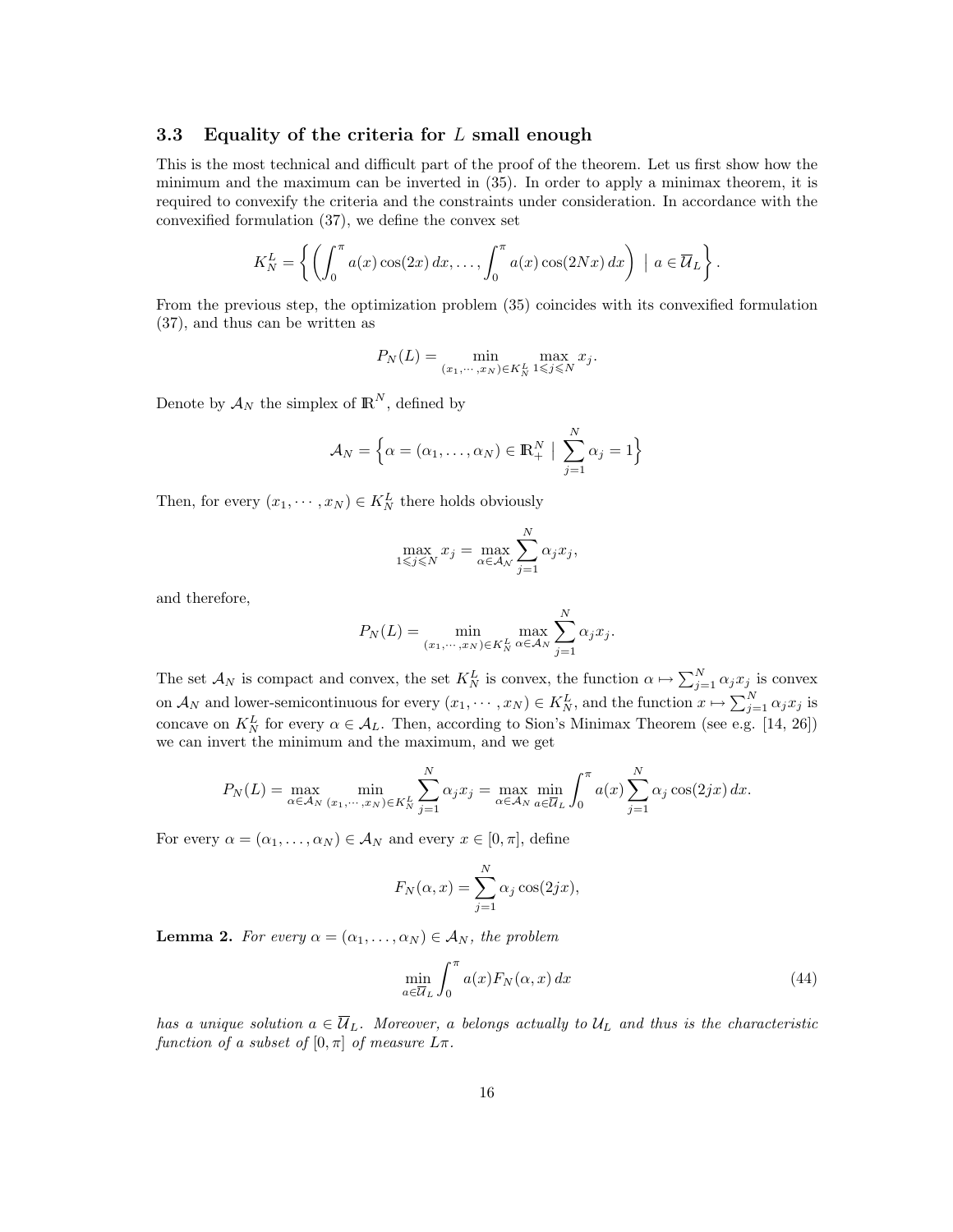Proof. The proof is done as previously by interpreting the optimization problem (44) as the optimal control problem of determining an optimal control  $a \in \overline{\mathcal{U}}_L$  steering the two-dimensional control system

$$
y'(x) = a(x),
$$
  
\n
$$
z'(x) = a(x)F_N(\alpha, x),
$$
\n(45)

from initial conditions  $y(0) = z(0) = 0$  to the final condition  $y(\pi) = L\pi$ , and minimizing  $z(\pi)$ . The application of the Pontryagin Maximum Principle, on which we do not give details, implies immediately that the optimal control is unique and is a characteristic function. The conclusion follows. Note that the optimal set can be characterized in terms of the level sets of the function  $F_N(\alpha, \cdot).$  $\Box$ 

It follows that

$$
P_N(L) = \max_{\alpha \in \mathcal{A}_N} \min_{\chi_{\omega} \in \mathcal{U}_L} \int_0^{\pi} \chi_{\omega}(x) F_N(\alpha, x) \, dx,\tag{46}
$$

for every  $L \in (0,1)$ . We denote by  $\alpha^N(L)$  a maximizer in  $\mathcal{A}_N$  of this problem (it is not unique a priori). The minimizer is  $\omega^N(L)$  and is unique.

We define the mapping

$$
\psi: \mathcal{A}_N \times (0,1) \longrightarrow \mathbb{R}
$$
  
\n
$$
(\alpha, L) \longrightarrow \min_{\chi_\omega \in \mathcal{U}_L} \frac{1}{L} \int_0^\pi \chi_\omega(x) F_N(\alpha, x) dx.
$$

It is clear that, for every  $\alpha \in \mathcal{A}_N$ , there exists an optimal set minimizing  $\int_{\omega} F_N(\alpha, x) dx$  over  $\mathcal{U}_L$ , and moreover this set is unique since the function  $F_N(\alpha, \cdot)$  cannot be piecewise constant. Moreover, the optimal set is obviously characterized as a level set of  $F_N(\alpha, \cdot)$ , and concentrates around the minima of  $F_N(\alpha, \cdot)$  whenever L tends to 0. The following lemma is then obvious.

**Lemma 3.** For every  $\alpha \in A_N$ , there holds

$$
\lim_{L \to 0} \psi(\alpha, L) = \lim_{L \to 0} \min_{\chi_{\omega} \in \mathcal{U}_L} \frac{1}{L} \int_0^{\pi} \chi_{\omega}(x) F_N(\alpha, x) dx = \pi \min_{0 \leq x \leq \pi} F_N(\alpha, x).
$$

The function  $\psi$  is in such a way extended to a continuous function on  $\mathcal{A}_N \times [0,1)$ . Now, we claim that

$$
\lim_{L \to 0} \max_{\alpha \in \mathcal{A}_N} \psi(\alpha, L) = \max_{\alpha \in \mathcal{A}_N} \lim_{L \to 0} \psi(\alpha, L). \tag{47}
$$

Indeed, note first that, for every  $L \in (0,1)$ , one has  $\psi(\alpha^N(L), L) = \max_{\alpha \in A_N} \psi(\alpha, L)$ . For  $L = 0$ , let  $\bar{\alpha} \in A_N$  be such that  $\psi(\bar{\alpha},0) = \max_{\alpha \in A_N} \psi(\alpha,0)$ . Note that  $\alpha^N(L)$  does not necessarily converge to  $\bar{\alpha}$ , however we will prove that  $\psi(\alpha^N(L), L)$  tends to  $\psi(\bar{\alpha}, 0)$  as L tends to 0. Let  $\alpha^* \in \mathcal{A}_N$  be a closure point of the family  $(\alpha^N(L))_{L\in(0,1)}$  as L tends to 0. Then, by definition of the maximum, one has  $\psi(\alpha^*,0) \leq \psi(\bar{\alpha},0)$ . On the other hand, since  $\psi$  is continuous,  $\psi(\bar{\alpha},L)$ tends to  $\psi(\bar{\alpha},0)$  as L tends to 0. By definition of the maximum,  $\psi(\bar{\alpha},L) \leq \psi(\alpha^N(L),L)$  for every  $L \in (0,1)$ . Therefore, passing to the limit, one gets  $\psi(\bar{\alpha},0) \leq \psi(\alpha^*,0)$ . It follows that  $\psi(\bar{\alpha},0) = \psi(\alpha^*,0)$ . We have thus proved that the (bounded) family  $(\psi(\alpha^N(L),L))_{L\in(0,1)}$  of real numbers has a unique closure point at  $L = 0$ , which is  $\psi(\bar{\alpha}, 0)$ . The formula (47) follows.

Now, combining Lemma 3 and (47), we infer that

$$
\lim_{L \to 0} \max_{\alpha \in A_N} \min_{\chi_{\omega} \in \mathcal{U}_L} \frac{1}{L} \int_0^{\pi} \chi_{\omega}(x) F_N(\alpha, x) \, dx = \pi \max_{\alpha \in A_N} \min_{0 \le x \le \pi} F_N(\alpha, x).
$$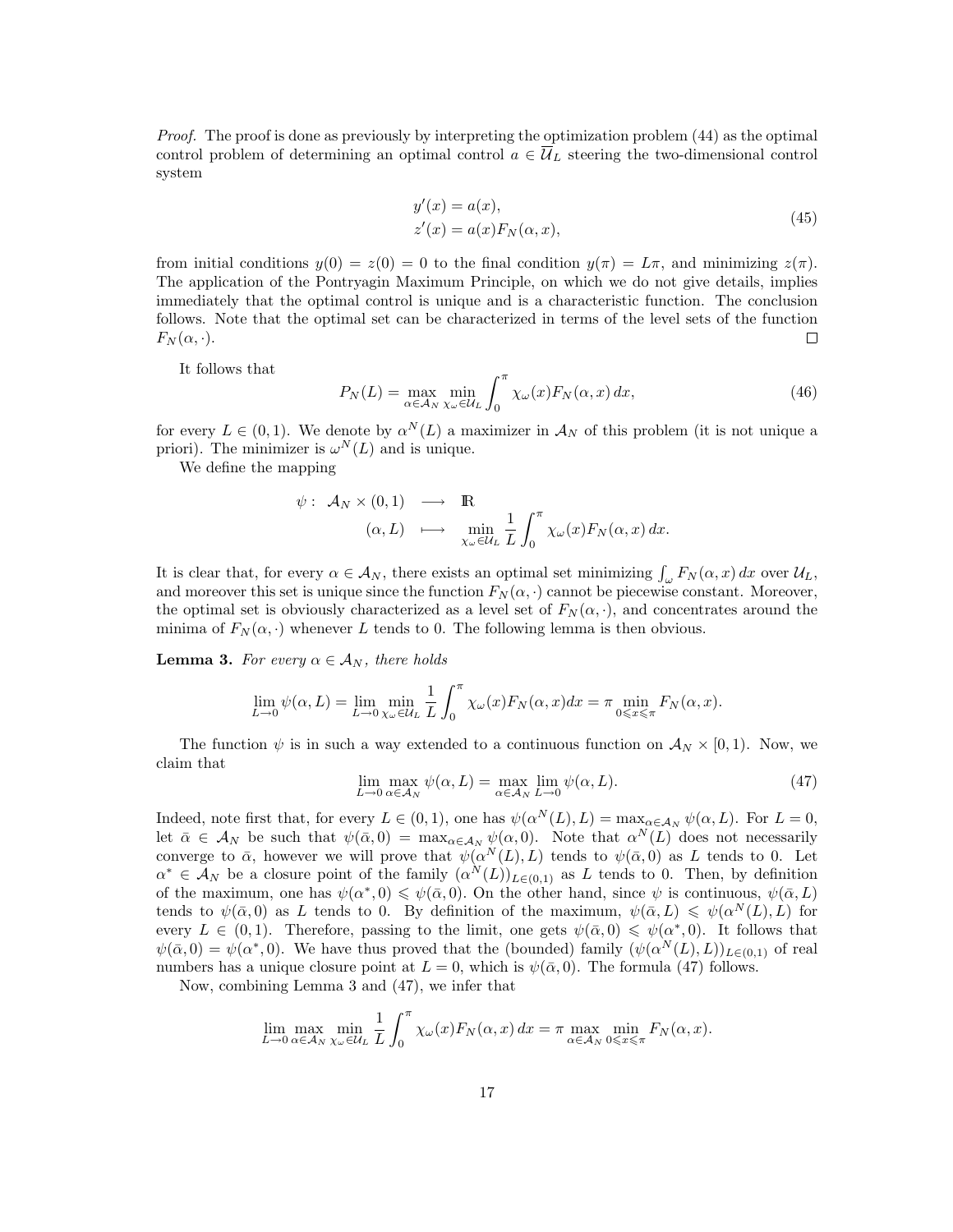Hence, we have put in evidence a new auxiliary optimization problem,

$$
P_N = \max_{\alpha \in \mathcal{A}_N} \min_{0 \le x \le \pi} F_N(\alpha, x), \tag{48}
$$

which is the limit problem (at  $L = 0$ ) of the problems  $\frac{P_N(L)}{L}$ , i.e.,

$$
\lim_{L \to 0} \frac{P_N(L)}{L} = P_N.
$$

The next lemma provides the solution of the limit problem  $P_N$ .

**Lemma 4.** The problem (48) has a unique solution  $\bar{\alpha}^N$  given by

$$
\bar{\alpha}_j^N = \frac{2(N+1-j)}{N(N+1)}, \ j = 1, \dots, N. \tag{49}
$$

Moreover,  $P_N = -\frac{1}{N}$  and  $F_N(\bar{\alpha}^N, \cdot)$  attains its minimum N times on  $[0, \pi]$ , at the points

$$
\bar{x}_k^N = \frac{k\pi}{N+1}, \ k = 1, \dots, N. \tag{50}
$$

The proof of this lemma, which is long and technical, is postponed to Section 3.4. It can be noticed that Sion's Minimax Theorem cannot be applied to (48), and indeed it is wrong that the minimum and the maximum can be inverted.

Let us end the proof of the theorem, with the use of this lemma. First, note that, using the same arguments as previously and Sion's Minimax Theorem, there holds

$$
\frac{P_N(L)}{L} = \max_{\alpha \in \mathcal{A}_N} \min_{\chi_{\omega} \in \mathcal{U}_L} \frac{1}{L} \int_0^{\pi} \chi_{\omega}(x) F_N(\alpha, x) dx
$$

$$
= \min_{\chi_{\omega} \in \mathcal{U}_L} \max_{\alpha \in \mathcal{A}_N} \frac{1}{L} \int_0^{\pi} \chi_{\omega}(x) F_N(\alpha, x) dx
$$

$$
= \max_{\alpha \in \mathcal{A}_N} \frac{1}{L} \int_{\omega^N(L)} \sum_{j=1}^N \alpha_j \cos(2jx) dx
$$
(51)

The reasoning made to prove (47) shows that every closure point  $\alpha^* \in A_N$  of the family  $(\alpha^N(L))_{L\in(0,1)}$  as L tends to 0 satisfies  $\psi(\alpha^*,0) = \max_{\alpha\in\mathcal{A}_N}\psi(\alpha,0)$ . Therefore, by continuity of  $\psi$  at  $L = 0$ , there exists a sequence  $(L_k)_{k \in \mathbb{N}}$  converging to 0 such that  $\alpha^N(L_k)$  tends to  $\alpha^*$  and  $\psi(\alpha^N(L_k), L_k)$  tends to  $\psi(\alpha^*, 0)$  as k tends to  $+\infty$ .

By Lemma 4, the solution  $\bar{\alpha}^N$  of the limit problem is unique, therefore every closure point of the family  $(\alpha^N(L))_{L\in(0,1)}$  as L tends to 0 is equal to  $\bar{\alpha}^N$ , and hence  $\alpha^N(L)$  converges to  $\bar{\alpha}^N$  as L tends to 0. Since  $\bar{\alpha}^N$  clearly belongs to the interior of  $\mathcal{A}_N$ , it follows that there exists  $L_N \in (0,1]$ such that, for every  $L \in (0, L_N], \alpha^N(L)$  belongs to the interior of  $\mathcal{A}_N$  as well. Using (51), for every L fixed  $\alpha^N(L)$  is a solution of the maximization problem

$$
\max_{\alpha \in \mathcal{A}_N} \sum_{j=1}^N \alpha_j \int_{\omega^N(L)} \cos(2jx) \, dx,
$$

and since the optimal  $\alpha^N(L)$  belongs to the interior of the simplex, it follows from the Lagrange multipliers rule that all integrals  $\int_{\omega^N(L)} \cos(2jx) dx$  are equal. This ends the proof of Theorem 2.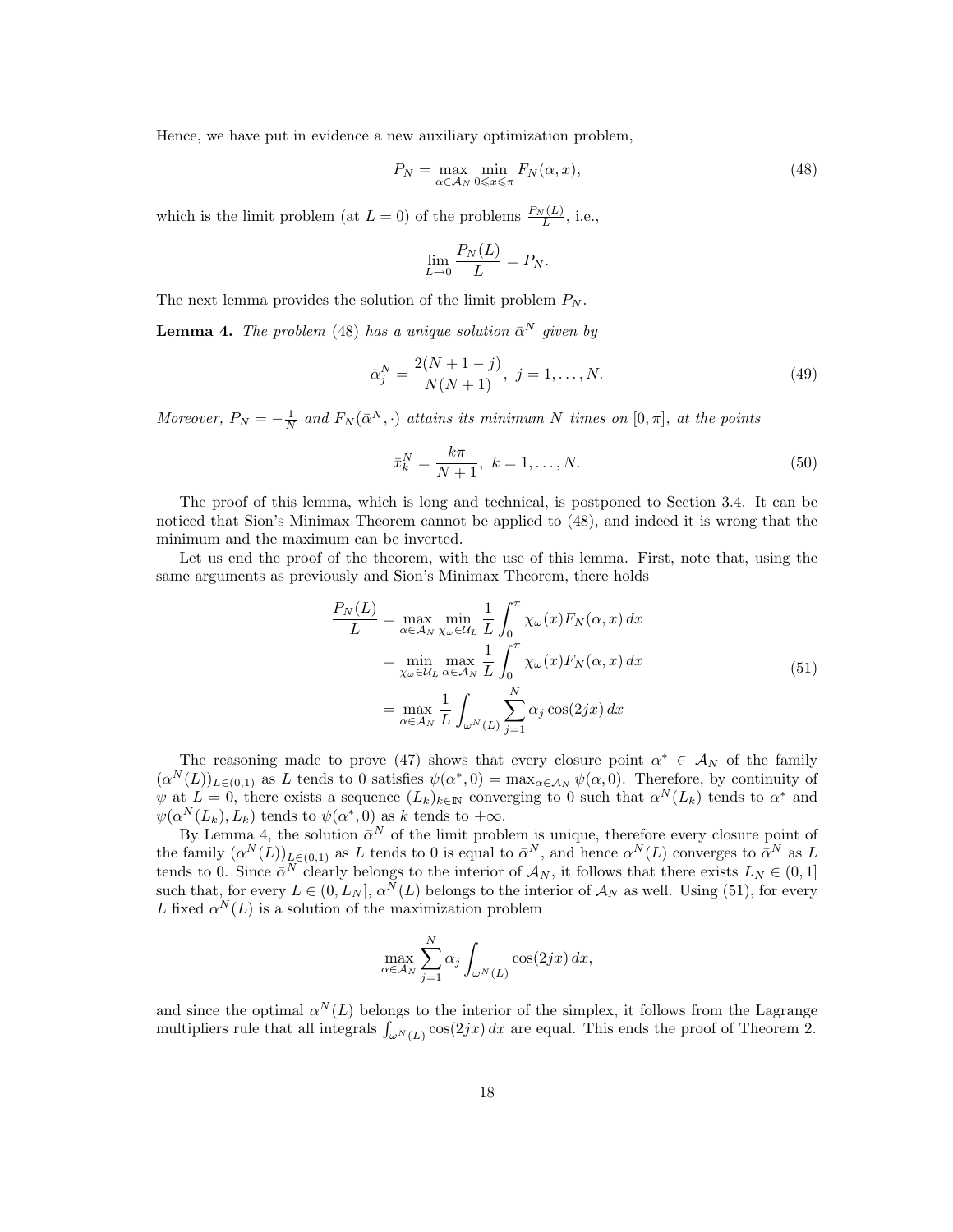### 3.4 Proof of Lemma 4

For every  $\alpha \in \mathcal{A}_N$ , we define

$$
F^{N}(\alpha) = \min_{0 \leq x \leq \pi} F_{N}(\alpha, x) = \min_{0 \leq x \leq \pi} \sum_{j=1}^{N} \alpha_{j} \cos(2jx),
$$

so that  $P_N = \max_{\alpha \in A_N} F^N(\alpha)$ . The function  $F^N$  is continuous and concave on the convex set  $A_N$ as a minimum of linear functions. Let  $\underline{\alpha} \in \mathcal{A}_N$  be a maximizer of  $F^N$ . Note that the functions  $x \mapsto \cos(2jx)$  are symmetric with respect to the axis  $x = \frac{\pi}{2}$ , and hence the minima of  $F_N(\underline{\alpha}, \cdot)$ on  $[0, \pi]$  share this property as well. We denote by  $\underline{x}_1 < \cdots < \underline{x}_k$  the points of  $[0, \pi/2]$  at which  $F_N(\underline{\alpha},\cdot)$  attains its minimum.

Note that the number  $k$  of such minima can be determined using Chebychev polynomials. For every  $j \in \{1, \dots, N\}$  we denote respectively by  $T_j$  and  $U_j$  the  $j^{\text{th}}$  Chebychev polynomial of the first and second kind, i.e. the polynomials satisfying

$$
T_j(\cos \theta) = \cos(j\theta)
$$
 and  $\sin \theta \ U_j(\cos \theta) = \sin(j\theta)$ ,

for every  $\theta \in \mathbb{R}$ . Setting  $y = \cos x$  and  $q(y) = F_N(\underline{\alpha}, x) = \sum_{j=1}^N \underline{\alpha}_j T_{2j}(y)$ . The degree of q is less than or equal to 2N, and there holds  $q(1) = 1$  and  $|q(y)| \leq 1$  on  $[-1, 1]$ . Distinguishing between the cases N odd or even, it is easy to see that there are at most  $p = \left[\frac{N+1}{2}\right]$  local minimizers of q on  $[-1, 1]$ , and therefore  $k \leq \left[\frac{N+1}{2}\right]$ . At the end of the proof, we will see that actually  $k = \left[\frac{N+1}{2}\right]$ .

Let us provide a first-order characterization of the optimal solution  $\alpha$ . According to Danskin's Theorem (see [5]),  $F^N$  is differentiable in all directions, and

$$
dF^{N}(\alpha).\beta = \min_{x \in S(\alpha)} \frac{\partial F_{N}}{\partial \alpha}(\alpha, x).\beta,
$$

where  $S(\alpha)$  denotes the set of all points  $x \in [0, \pi]$  at which the minimum of  $x \mapsto F_N(\alpha, x)$  is reached. Since  $\alpha$  realizes the maximum of J on  $\mathcal{A}_N$ , one has

$$
dF^{N}(\underline{\alpha}).\beta = \min_{x \in S(\underline{\alpha})} \frac{\partial F_{N}}{\partial \alpha}(\underline{\alpha}, x).\beta \leqslant 0,
$$

for every  $\beta \in \mathcal{O}_{ad}^{\underline{\alpha}}$ , where  $\mathcal{O}_{ad}^{\underline{\alpha}}$  is the set of admissible perturbations  $\beta = (\beta_1, \ldots, \beta_N) \in \mathbb{R}^N$  that satisfy

$$
\sum_{j=1}^{N} \beta_j = 0, \text{ and } \beta_j \geq 0 \text{ whenever } \underline{\alpha}_j = 0.
$$

Since  $F^N$  is concave (but not strictly concave) on the convex set  $\mathcal{A}_N$ , these necessary first order optimality conditions are sufficient as well. Therefore, a necessary and sufficient condition for  $\alpha$  to be a maximizer of  $F^N$  on  $\mathcal{A}_N$  is that

$$
\min_{1 \leq \ell \leq k} \sum_{j=1}^{N} \beta_j \cos(2j \underline{x}_{\ell}) \leq 0,
$$
\n(52)

for every  $\beta \in \mathcal{O}_{ad}^{\underline{\alpha}}$ .

In order to prove the lemma, we next prove that  $\bar{\alpha}^N$  defined by (49) satisfies the necessary and sufficient condition (52). Let us first prove that the minimizers of  $F_{\bar{\alpha}^N}$  are given by (50). Using the identities

$$
\sum_{j=1}^{N} \cos(2jx) = \frac{\cos((N+1)x)\sin(Nx)}{\sin x},
$$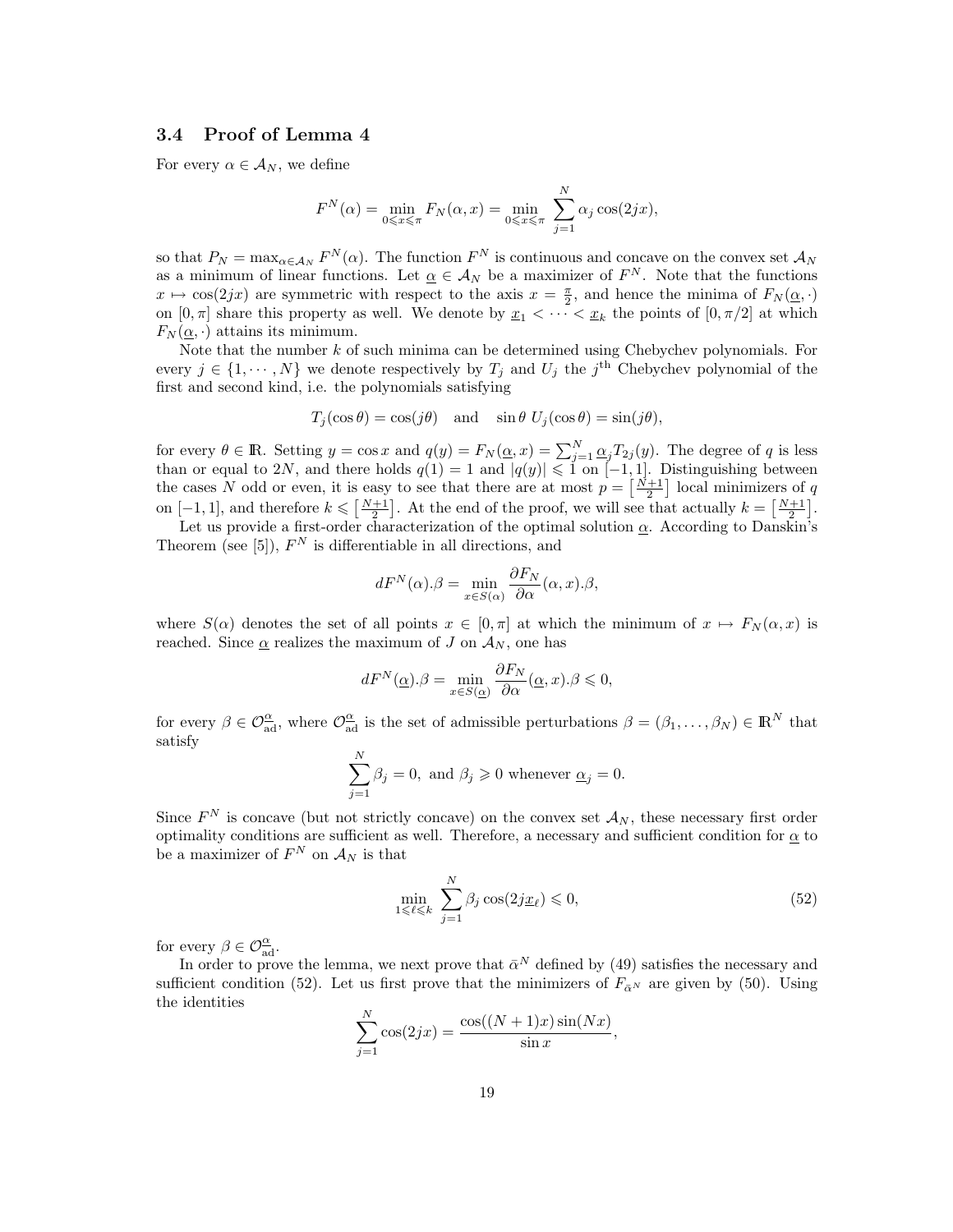$$
\sum_{j=1}^{N} j \cos(2jx) = \frac{N+1}{2} \cos((N+1)x) U_N(\cos x) - \frac{\sin x}{2} \sin((N+1)x) U'_N(\cos x),
$$

and

$$
\sin^2 x \ U'_N(\cos x) = \cos x \ U_N(\cos x) - NT_N(\cos x),
$$

for every  $x \in [0, \pi]$ , one computes

$$
F_{\bar{\alpha}^N}(x) = \frac{1}{N} \cos((N+1)x)U_N(\cos x) + \frac{1}{N(N+1)} \cos x U_{N+1}(\cos x)U_N(\cos x)
$$
  

$$
-\frac{1}{N+1}U_{N+1}(\cos x) - \frac{1}{N+1}U_{N+1}(\cos x)T_N(\cos x)
$$
  

$$
= -\frac{1}{N} + \frac{1}{N(N+1)}(U_{N+1}(\cos x))^2.
$$

Therefore, the minimizers of  $F_{\alpha^N}$  on  $[0, \pi]$  are the solutions of  $sin((N+1)x) = 0$ , hence (50) follows. Moreover, if we denote as previously by k the number of minimizers of  $F_{\alpha^N}$  on  $[0, \pi/2]$ , one has  $k = \left[\frac{N+1}{2}\right]$ . Now, showing that  $\bar{\alpha}^N$  satisfies (52) amounts to checking that

$$
\min_{1\leqslant \ell \leqslant k} \langle \xi_\ell, \beta \rangle \leqslant 0
$$

for every  $\beta = (\beta_1, \ldots, \beta_N) \in \mathbb{R}^N$  such that  $\beta_1 + \cdots + \beta_N = 0$ , where  $\xi_\ell$  is the vector of coordinates

$$
\xi_{\ell,j} = \cos\left(\frac{2j\ell\pi}{N+1}\right), \ j = 1,\ldots,N.
$$

From Farkas' lemma, this condition is equivalent to the existence of  $(\lambda_0, \lambda_1, \ldots, \lambda_k) \in \mathbb{R} \times \mathbb{R}^k_+$ such that

$$
\lambda_0 u_N + \sum_{\ell=1}^k \lambda_\ell \xi_\ell = 0,\tag{53}
$$

where  $u_N = (1, \dots, 1) \in \mathbb{R}^N$ . Using the fact that

$$
\sum_{j=1}^{k} \cos\left(\frac{2j\ell\pi}{N+1}\right) = -\frac{1}{2}
$$

for every  $\ell \in \{1, \dots, k\}$ , it follows that the condition (53) is satisfied. This ends the proof.

### 4 Further comments

### 4.1 Numerical simulations

As an illustration of Theorem 2 and in particular of the spillover phenomenon (see [9]), we provide on Figure 1 some numerical simulations representing the optimal set  $\omega^N$  of the truncated problem (24) in function of L.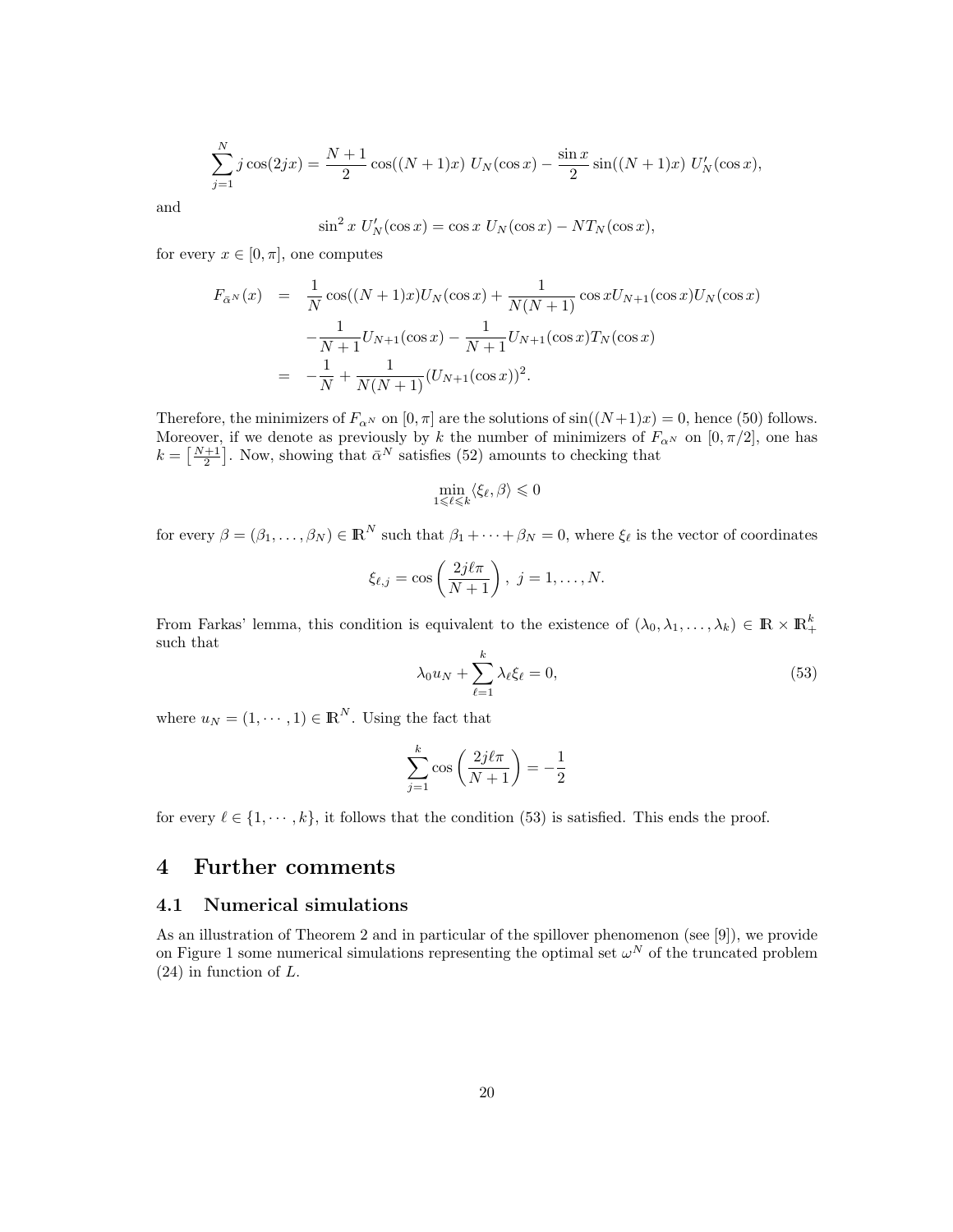

Figure 1: Optimal set  $\omega^N$  in function of L, for  $N = 3$  (left) and  $N = 4$  (right) (by courtesy of P. Hébrard and A. Henrot)

#### 4.2 Further comments on the non existence result of Theorem 1

Having in mind the spillover phenomenon mentioned in Remark 10 and the fact that if  $L \neq 1/2$ then the problem (17) has no solution, we stress that the optimal solution  $\chi_{\omega^N}$  of (24) converges for the weak star topology of  $L^{\infty}$  to a solution  $a(\cdot) \in \overline{\mathcal{U}}_L$  of the convexified problem (22) (note that all solutions of this problem are determined by Proposition 1), however  $a(\cdot)$  is not a characteristic function. In other words, the sequence of optimization problems (24) Γ-converges to the convexified formulation of the second problem. Although the optimal value of (24) converges to  $L\pi/2$ , there is the spillover phenomenon (see Theorem 2 and Remark 10).

Because of the non existence of solution for this problem, there is a compromise to make between the existence of an optimal set and the optimal value. More precisely, It is claimed in [8] that bounding the number of connected components of the admissible sets permits to get an existence result. It corresponds to adding a bounded variation constraint in the maximization problem. Of course, restricting the set of maximization in such a way makes the shape optimization problem well-posed, but decreases the optimal value of the observability constant.

Another natural idea in view of trying to recover a nice existence result consists of penalizing the functional  $J$  defined by  $(16)$ , and for instance of maximizing the functional

$$
J_{\varepsilon}(\chi_{\omega}) = J(\chi_{\omega}) - \frac{1}{\varepsilon^2} ||a(1-a)||_{L^2}^2.
$$

over  $\mathcal{U}_L$ . The issue is however similar. Indeed, consider a maximizing sequence  $(\chi_{\omega_n})_{n\in\mathbb{N}^*}$  in  $U_L$ , that converges  $L^{\infty}$  weak star to the constant function  $a(\cdot) = L$ . Thus, the penalization term vanishes and one see that  $J_\varepsilon(\chi_{\omega_n})$  converges to  $L\pi/2$  whereas  $(\chi_{\omega_n})_{n\in\mathbb{N}^*}$  does not converge to a characteristic function.

### 4.3 Comments on the case where T is not an integer multiple of  $2\pi$

We do not know how to solve the problem of maximizing the observability constant whenever  $T$ is not an integer multiple of  $2\pi$ . In this section we provide however two comments showing the difficulty of this problem.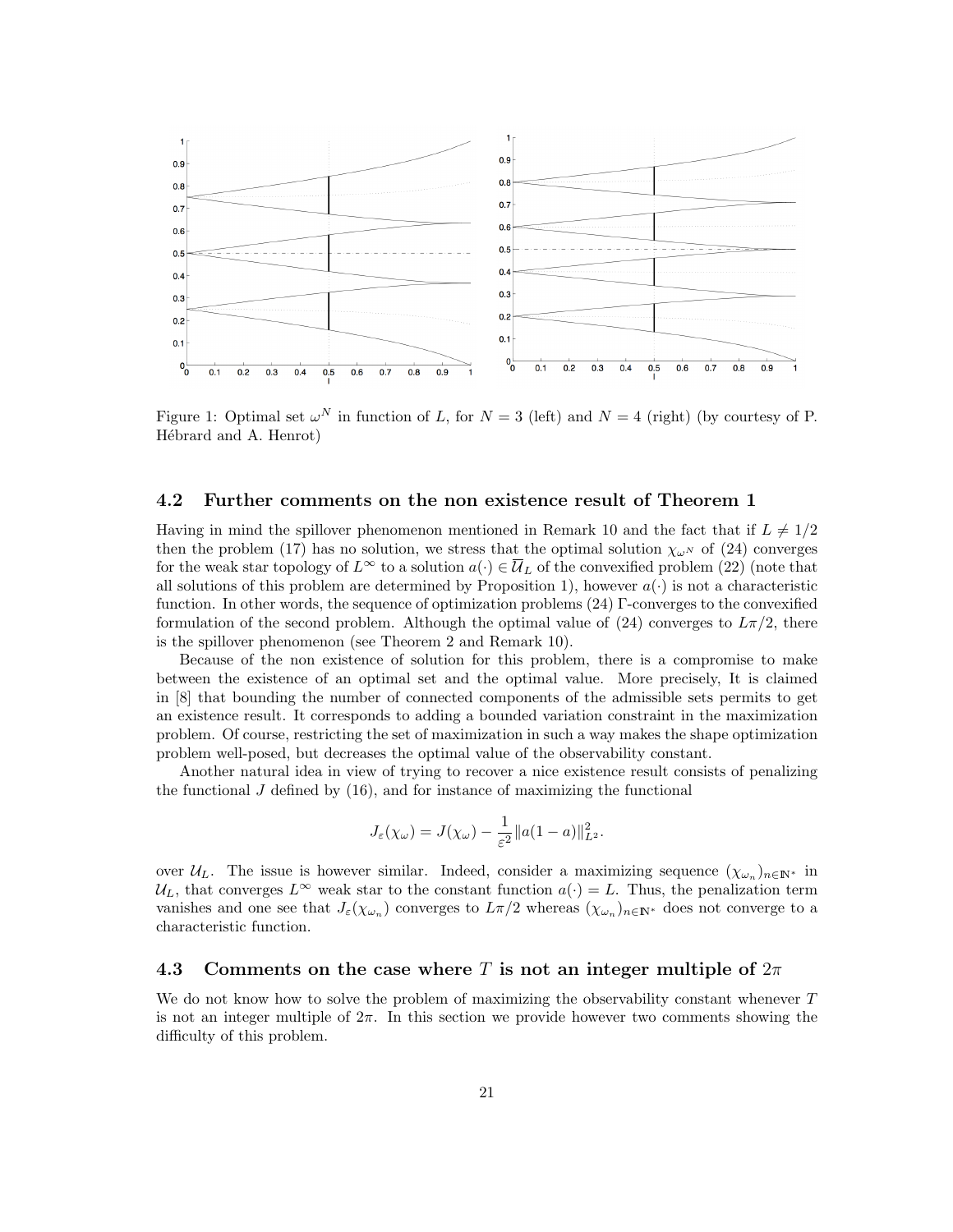**First comment.** If T is not an integer multiple of  $2\pi$  then as already mentioned the functional  $G_T(\chi_\omega)$  involves crossed terms (see (9)) that cannot be handled easily. The same kind of difficulty due to crossed terms is encountered in the problem of finding what are the best possible constants in Ingham's inequality (see [10]), according to which, for every real number  $\gamma$  and every  $T > \frac{2\pi}{\gamma}$ , there exist two positive constants  $C_1(T, \gamma)$  and  $C_2(T, \gamma)$  such that for every sequence of real numbers  $(\lambda_n)_{n\in\mathbb{N}^*}$  satisfying

$$
\forall n \in \mathbb{N}^* \quad |\lambda_{n+1} - \lambda_n| \geqslant \gamma,
$$

there holds

$$
C_1(T,\gamma)\sum_{n\in\mathbb{N}^*}|a_n|^2\leqslant \int_0^T\left|\sum_{n\in\mathbb{N}^*}a_ne^{i\lambda_nt}\right|^2dt\leqslant C_2(T,\gamma)\sum_{n\in\mathbb{N}^*}|a_n|^2,
$$

for every  $(a_n)_{n\in\mathbb{N}^*}\in\ell^2(\mathbb{C})$ . Establishing sharp constants within the framework of Ingham's method has been discussed in a number of works (see e.g. [11, 12, 13, 15]) but the problem of finding the best possible constants is still a well-known open problem.

Second comment: on the optimality of the constant function  $\bar{a}(\cdot) = L$ . In Proposition 1, it is stated that the constant function  $\bar{a}(\cdot) = L$  is one of the solutions of the convexified problem (22). Intuitively, this result is not surprising. It can be indeed expected that the best possible domain should be equitably spread over the interval  $[0, \pi]$ , and therefore the convexified solution  $\bar{a}(\cdot) = L$  appears as an intuitive solution.

Recall that (22) is the convexified version of the problem (17), itself being equivalent to the problem of maximizing the observability constant  $C_T(\chi_\omega)$  (defined by (54)) over  $\mathcal{U}_L$ , in the case where T is an integer multiple of  $2\pi$ . The convexified version was however not defined for general values of T and we define it now. For every  $a \in \overline{\mathcal{U}}_L$ , we define

$$
C_T(a) = \inf \left\{ \frac{G_T(a)}{\|(y^0, y^1)\|_{L^2(0, \pi) \times H^{-1}(0, \pi)}^2} \mid (y^0, y^1) \in L^2(0, \pi) \times H^{-1}(0, \pi) \setminus \{(0, 0)\} \right\}
$$
(54)

where the functional  $G_T$  initially defined on  $\mathcal{U}_L$  by (5) is naturally extended to  $\overline{\mathcal{U}}_L$  by

$$
G_T(a) = \int_0^T \int_0^{\pi} a(x) y(t, x)^2 dx dt,
$$
\n(55)

where y is the solution of (1). Note that the mapping  $a \in \overline{\mathcal{U}}_L \mapsto C_T(a)$  is upper semi-continuous as an infimum of linear functions that are continuous for the  $L^{\infty}$  weak star topology. The set  $\overline{\mathcal{U}}_L$ being compact for this topology, the existence of a maximizer follows immediately.

What is proved in Proposition 1 is that the constant function  $\bar{a}(\cdot) = L$  is one of the solutions of the problem of maximizing the functional  $a \mapsto C_T(a)$  over  $\overline{\mathcal{U}}_L$ , whenever T is an integer multiple of  $2\pi$ , and as said above this is quite intuitive and could be expected. However more surprisingly the constant function  $\bar{a}(\cdot) = L$  is not a solution whenever T is not an integer multiple of  $\pi$ .

**Proposition 2.** For every  $L \in (0,1)$  and every  $T > 0$  such that T is not an integer multiple of  $\pi$ , the constant function  $\bar{a}(\cdot) = L$  is not a maximizer of the functional  $a \mapsto C_T (a)$  over  $\overline{\mathcal{U}}_L$ .

Proof. First of all, using (6) and (8), one has

$$
C_T(a) = \frac{2}{\pi} \inf_{\substack{(a_j)_{j \in \mathbb{N}^*, (b_j)_{j \in \mathbb{N}^*} \in \ell^2(\mathbb{R}) \\ \sum_{j=1}^+ (a_j^2 + b_j^2) = 1}} \int_0^T \int_0^{\pi} a(x) \left( \sum_{j=1}^{+\infty} (a_j \cos(jt) + b_j \sin(jt)) \sin(jx) \right)^2 dx dt,
$$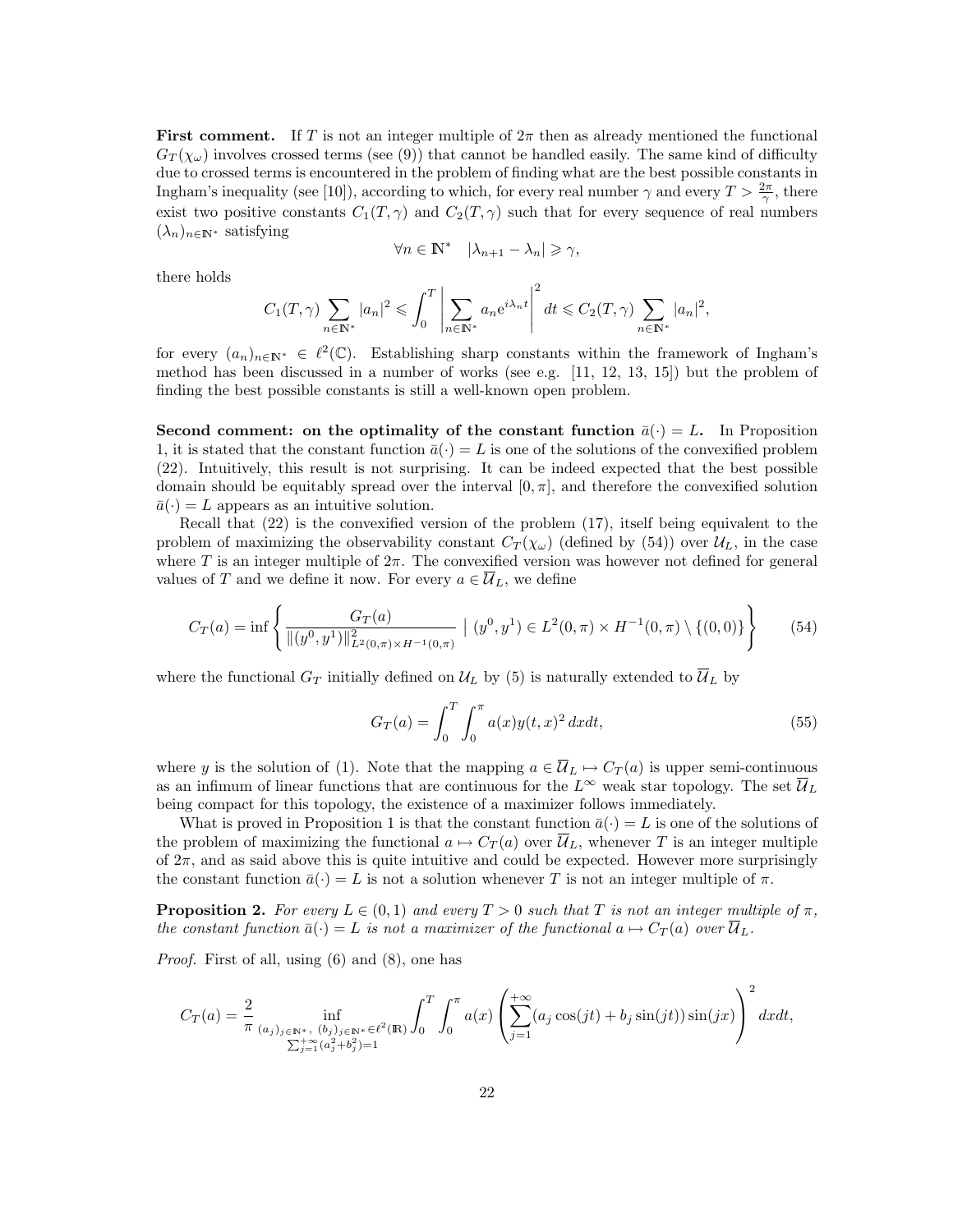for every  $a \in \overline{\mathcal{U}}_L$ . Setting  $a_j = \rho_j \cos \theta_j$  and  $b_j = \rho_j \sin \theta_j$  for every  $j \in \mathbb{N}^*$ , we get

$$
C_T(a) = \frac{2}{\pi} \inf_{\substack{(\rho_j)_{j \in \mathbb{N}^*} \in \ell^2(\mathbb{R}) \\ \sum_{j=1}^+ \rho_j^2 = 1}} \inf_{(\theta_j)_{j \in \mathbb{N}^*} \in \mathbb{R}^{\mathbb{N}^*}} \int_0^T \int_0^{\pi} a(x) \left( \sum_{j=1}^{+\infty} \rho_j \cos(jt - \theta_j) \sin(jx) \right)^2 dx dt, \quad (56)
$$

for every  $a \in \overline{\mathcal{U}}_L$ . Now if  $\overline{a}$  is the constant function equal to L on  $[0, \pi]$ , then

$$
C_T(\bar{a}) = \frac{2L}{\pi} \inf_{\substack{(\rho_j)_{j \in \mathbb{N}^*} \in \ell^2(\mathbb{R}) \\ \sum_{j=1}^+ \rho_j^2 = 1}} \inf_{(\theta_j)_{j \in \mathbb{N}^*} \in \mathbb{R}^{\mathbb{N}^*}} \int_0^T \int_0^{\pi} \left( \sum_{j=1}^{+\infty} \rho_j \cos(jt - \theta_j) \sin(jx) \right)^2 dx dt,
$$

and since

$$
\int_0^T \int_0^\pi \left( \sum_{j=1}^{+\infty} \rho_j \cos(jt - \theta_j) \sin(jx) \right)^2 dx dt = \frac{\pi}{2} \sum_{j=1}^{+\infty} \rho_j^2 \int_0^T \cos^2(jt - \theta_j) dt
$$

$$
= \frac{\pi}{4} \sum_{j=1}^{+\infty} \rho_j^2 \left( T - \cos(jT - 2\theta_j) \frac{\sin(jT)}{j} \right)
$$

,

it follows that

$$
C_T(\bar{a}) = \frac{L}{2} \inf_{\substack{(\rho_j)_{j \in \mathbb{N}^*} \in \ell^2(\mathbb{R}) \\ \sum_{j=1}^{+\infty} \rho_j^2 = 1}} \inf_{(\theta_j)_{j \in \mathbb{N}^*} \in \mathbb{R}^{\mathbb{N}^*}} \sum_{j=1}^{+\infty} \rho_j^2 \left(T - \cos(jT - 2\theta_j) \frac{\sin(jT)}{j}\right).
$$

Since the infimum over the  $\theta_j \in \mathbb{R}$  is reached at  $\theta_j = \frac{1}{2}(jT + \varepsilon \pi)$  with  $\varepsilon = 1$  or 0 according to the sign of  $sin(jT)$ , we get

$$
C_T(\bar{a}) = \frac{L}{2} \inf_{\substack{(\rho_j)_{j \in \mathbb{N}^*} \in \ell^2(\mathbb{R}) \\ \sum_{j=1}^+ \rho_j^2 = 1}} \sum_{j=1}^{+\infty} \rho_j^2 \left( T - \frac{|\sin(jT)|}{j} \right)
$$
  
= 
$$
\frac{L}{2} \inf_{j \in \mathbb{N}^*} \left( T - \frac{|\sin(jT)|}{j} \right).
$$

Since  $|\sin(jT)| \leq j |\sin T|$  for every  $j \in \mathbb{N}^*$  and any value of T, we obtain finally

$$
C_T(\bar{a}) = \frac{L}{2}(T - |\sin T|),
$$

and moreover the infimum in the definition (56) of  $C_T(a)$  is reached at  $\bar{p}_1 = 1$ ,  $\bar{p}_j = 0$  for  $j > 1$ ,  $\bar{\theta}_1 = \frac{1}{2}(T + \varepsilon \pi)$  with  $\varepsilon = 1$  or 0 according to the sign of sin(T), and  $\bar{\theta}_j$  arbitrary for  $j > 1$ . Note that these are exactly all points at which the infimum is reached, whenever  $T$  is not a multiple integer of  $\pi$ . This fact is important to apply a usual version of Danskin's theorem (see [5]). This classical result can indeed be applied for a minimum over a finite dimensional space, and in our case it is possible to consider an observability constant  $C_{T,N}(a)$  truncated to the N first modes. In this case, when computing  $C_T(\bar{a})$  the infimum is a minimum and is reached at the same points as above. Thus, the derivative  $dC_{T,N}(\bar{a})$ .h has exactly the same expression than  $dC_T(\bar{a})$ .h below for every  $N \in \mathbb{N}^*$ , and to conclude, it suffices to let N tend to  $+\infty$  and the result follows. Let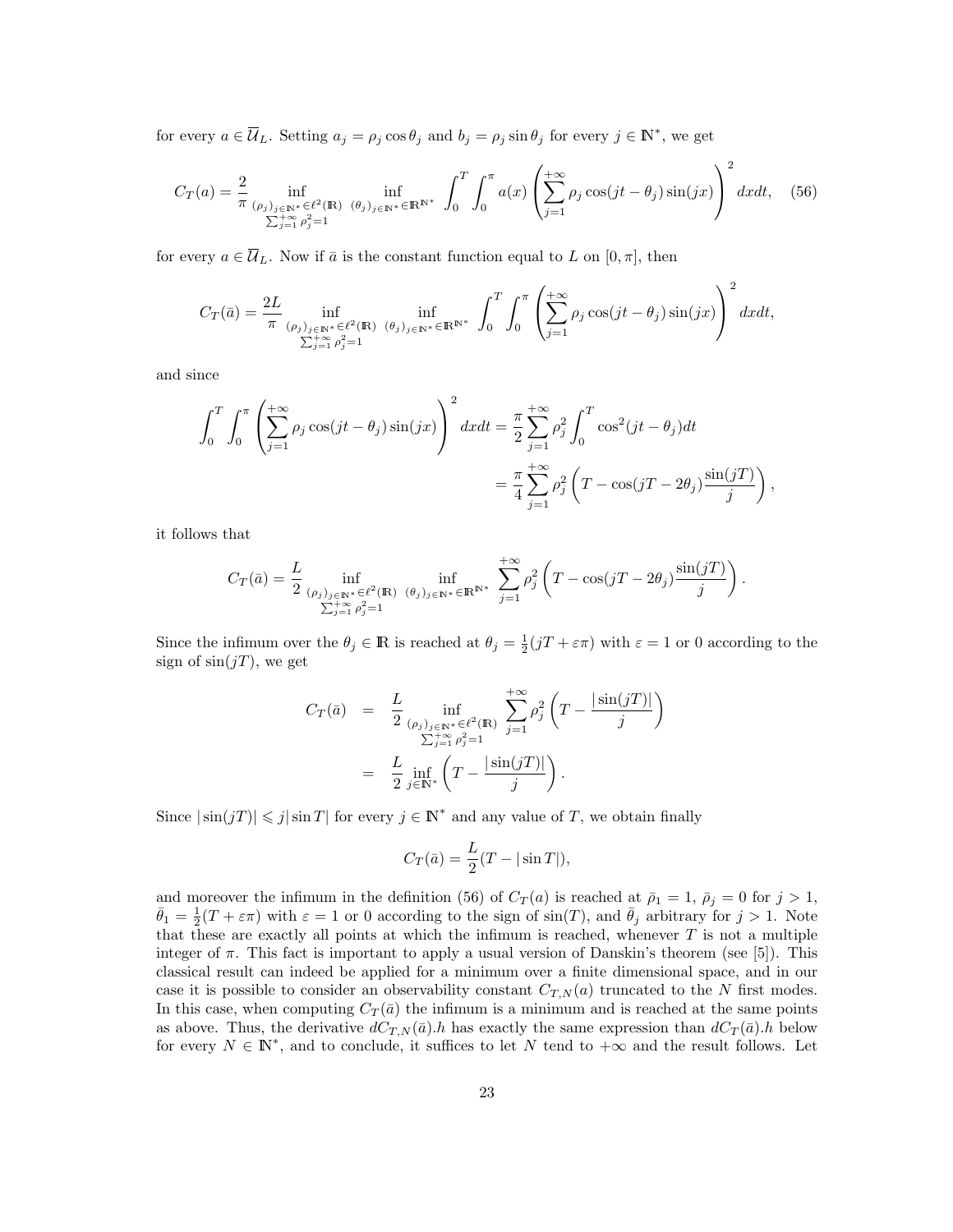us now provide the details of the computation of the differential of  $C_T$  at  $\bar{a}$  along any admissible direction  $h \in L^{\infty}(0, \pi)$ . Here h admissible means that  $\int_0^{\pi} h(x)dx = 0$ . Using Danskin's argument as discussed above, one has

$$
dC_T(\bar{a}).h = \int_0^T \cos^2(t - \bar{\theta}_1) dt \int_0^{\pi} h(x) \sin^2 x dx = \frac{1}{2}(T - |\sin T|) \int_0^{\pi} h(x) \sin^2 x dx,
$$
 (57)

for every  $h \in L^{\infty}(0, \pi)$  such that  $\int_0^{\pi} h(x)dx = 0$ , and for every T that is not a multiple of  $\pi$ . Now, since  $\bar{a}$  belongs to the interior of  $\overline{\mathcal{U}}_L$ , if  $\bar{a}$  were a maximizer of the functional  $a \mapsto C_T (a)$  over  $\overline{\mathcal{U}}_L$ (for such values of T) then it would follow the existence of a real number  $\lambda$  such that

$$
\int_0^{\pi} h(x) \sin^2 x \, dx = \lambda \int_0^{\pi} h(x) dx,
$$

for every  $h \in L^{\infty}(0, \pi)$ , which is absurd. The result is proved.

 $\Box$ 

Remark 12. From the point of view of characteristics, this result could actually be expected. Indeed, every point  $x_0 \in (0, \pi)$  generates two characteristics, one going to the left and the other one to the right. Both characteristics intersect at  $x_0$  at times  $2p\pi$ , for every  $p \in \mathbb{N}^*$ . Now, at time  $T = 2\pi + \varepsilon$ , for every  $x_0 \in (\varepsilon, \pi - \varepsilon)$ , rays emanating from  $x_0$  are at a distance  $\varepsilon$  from  $x_0$ , and symmetrically spread on the left and on the right of  $x<sub>0</sub>$ . But the situation goes differently whenever  $x_0$  is close to the boundary of  $(0, \pi)$ , because then rays at time T are not symmetrically spread with respect to  $x_0$ , because of reflections at the boundary. This symmetry breaking intuitively explains the loss of homogeneity of the optimal solution.

# 5 Conclusion and open problems

We have studied the problem of maximizing the observability constant, or its asymptotic average in time, over all possible subsets  $\omega$  of  $[0, \pi]$  of Lebesgue measure  $L\pi$ , for the homogeneous onedimensional wave equation on  $[0, \pi]$  with Dirichlet boundary conditions. We have obtained a precise optimal value for this asymptotic observability constant, and also for the observability constant whenever the time T is an integer multiple of  $2\pi$ . We provided and solved a convexified version of the problem and showed that there is no gap between both optimal values. The problem of computing the best observability constant for general values of T is open and as mentioned in Section 4.3 the problem is difficult and similar to the one of computing the best constants in Ingham's inequality. We defined and solved a truncated version of the initial problem and showed that the optimal sets share a spillover property. We note however that the set of closure points of these finite dimensional approximations is strictly contained in the set of optimal solutions of the convexified problem.

An interesting open problem is to investigate the situation for second-order equations with varying coefficients. Our approach here used the explicit trigonometric form of Fourier series expansions, but the extension to the more general framework of Sturm-Liouville kind equations is not clear.

The generalization to the multi-dimensional case is not easy and requires spectral considerations related to the asymptotic behavior of the energy concentration of eigenfunctions. It will be the subject of a future work (see [24]).

Acknowledgment. The authors wish to thank Institut Henri Poincaré (Paris, France) for providing a very stimulating environment during the "Control of Partial and Differential Equations and Applications" program in the Fall 2010.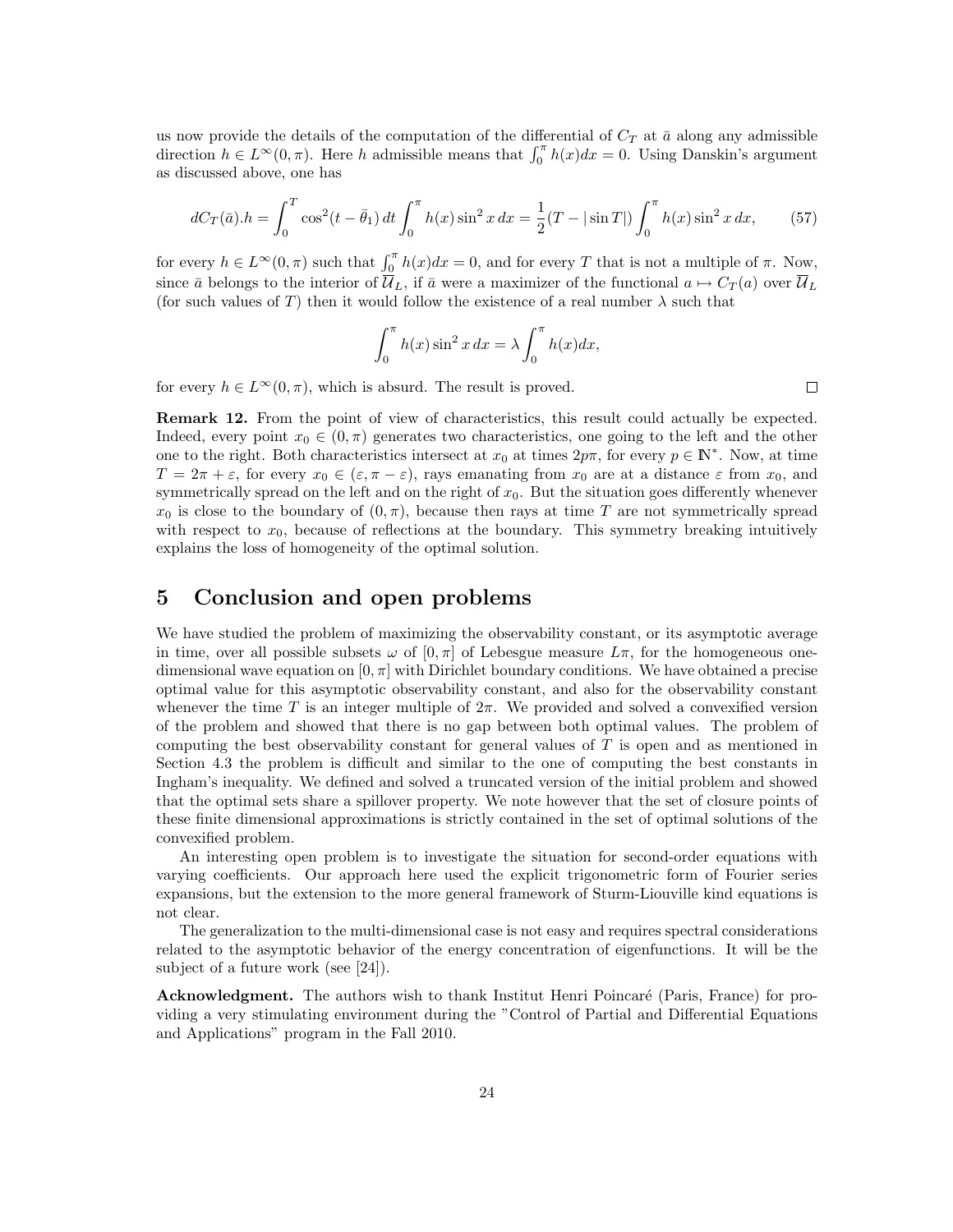The first author was partially supported by the ANR project GAOS "Geometric analysis of optimal shapes".

The third author was partially supported by the Grant MTM2011-29306-C02-00 of the MICINN (Spain), project PI2010-04 of the Basque Government, the ERC Advanced Grant FP7-246775 NU-MERIWAVES, the ESF Research Networking Program OPTPDE.

The authors warmly thank Aline Bonami, Giuseppe Buttazzo and Michel Crouzeix for useful discussions.

### References

- [1] G. Allaire, A. Henrot, On some recent advances in shape optimization, C. R. Acad. Sci. Paris, t. 329, Série II b (2001), 383–396.
- [2] D. Bucur, G. Buttazzo, Variational methods in shape optimization problems, Progress in Nonlinear Differential Equations 65, Birkhäuser Verlag, Basel (2005).
- [3] L. Carleson, Convergence and growth of partial sums of Fourier series, Acta Math. 116 (1966), 135–157.
- [4] S. Cox, E. Zuazua, The rate at which energy decays in a damped string, Comm. Partial Differential Equations 19 (1994), 213–243.
- [5] J.M. Danskin, *The theory of max min*, Springer, Berlin, (1967).
- [6] F. Fahroo, K. Ito, Optimum damping design for an abstract wave equation, New directions in control and automation, I (Limassol, 1995), Kybernetika (Prague) 32 (1996), no. 6, 557–574.
- [7] M.I. Frecker, Recent advances in optimization of smart structures and actuators, Journal of Intelligent Material Systems and Structures 14 (2003), 207–216.
- [8] P. Hébrard, A. Henrot, *Optimal shape and position of the actuators for the stabilization of a* string, Syst. Cont. Letters 48 (2003), 199–209.
- [9] P. Hébrard, A. Henrot, A spillover phenomenon in the optimal location of actuators, SIAM J. Control Optim. 44 2005, 349–366.
- [10] A.E. Ingham, Some trigonometrical inequalities with applications to the theory of series, Math. Zeitschrift 41 (1936), 367–379.
- [11] S. Jaffard, S. Micu, Estimates of the constants in generalized Ingham's inequality and applications to the control of the wave equation, Asymptot. Anal.  $28$  (2001), no. 3-4, 181–214.
- [12] S. Jaffard, M. Tucsnak, E. Zuazua, On a theorem of Ingham, J. Fourier Anal. Appl. 3 (1997), 577–582.
- [13] J.P. Kahane, *Pseudo-périodicité et séries de Fourier lacunaires*, Ann. Sci. Ecole Norm. Sup. 37 (1962), 93–95.
- [14] H. Komiya, Elementary proof for Sion's minimax theorem, Kodai Math. J. 11 (1988), no. 1, 5–7.
- [15] V. Komornik, P. Loreti Fourier Series in Control Theory, Springer-Verlag, New York, 2005.
- [16] C.S. Kubrusly, H. Malebranche, Sensors and controllers location in distributed systems a survey, Automatica 21 (1985), 117–128.